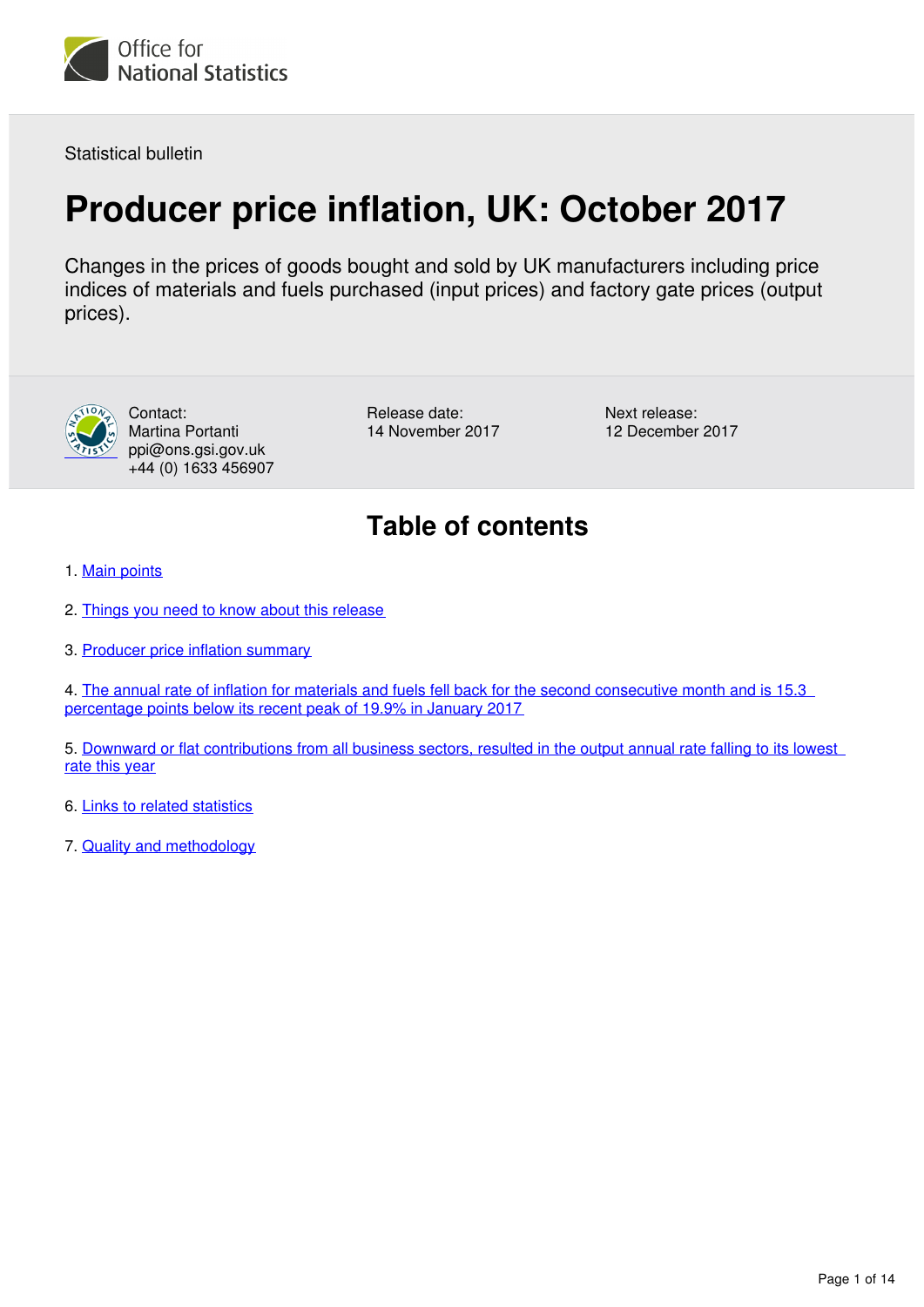## <span id="page-1-0"></span>**1 . Main points**

- The headline rate of inflation for goods leaving the factory gate (output prices) rose 2.8% on the year to October 2017, down from 3.3% in September 2017.
- Prices for materials and fuels (input prices) rose 4.6% on the year to October 2017, down from 8.1% in September 2017.
- Core input inflation was 3.2% on the year to October 2017, which is the lowest it has been since June 2016.

## <span id="page-1-1"></span>**2 . Things you need to know about this release**

The factory gate price (output price) is the amount received by UK producers for the goods that they sell to the domestic market. It includes the margin that businesses make on goods, in addition to costs such as labour, raw materials and energy, as well as interest on loans, site or building maintenance, or rent.

The input price measures the price of materials and fuels bought by UK manufacturers for processing. It includes materials and fuels that are both imported or sourced within the domestic market. It is also not limited to materials used in the final product, but includes what is required by businesses in their normal day-to-day running, such as fuels.

Index numbers shown in the main text of this bulletin are on a net sector basis. The index for any industry relates only to transactions between that industry and other industries; sales and purchases within industries are excluded.

Indices relate to average prices for a month. The full effect of a price change occurring part way through any month will only be reflected in the following month's index.

All index numbers exclude VAT. Excise duty (on cigarettes, manufactured tobacco, alcoholic liquor and petroleum products) is included, except where labelled otherwise.

Each Producer Price Index (PPI) has two unique identifiers: a 10-digit index number, which relates to the [Standard Industrial Classification](http://www.ons.gov.uk/methodology/classificationsandstandards/ukstandardindustrialclassificationofeconomicactivities/uksic2007) code appropriate to the index and a 4-character alpha-numeric code, which can be used to find series when using the time series dataset for PPI.

Every five years, producer price indices are rebased and weights updated to reflect industry changes.

Figures for the latest two months are provisional and the latest five months are subject to revisions in light of (a) late and revised respondent data and (b) for the seasonally adjusted series, revisions to seasonal adjustment factors are re-estimated every month. A routine seasonal adjustment review is normally conducted in the autumn each year.

This month sees the release of the first wave of improvements to the Export Price Index (EPI) sample as outlined in our November 2016 publication. This sees an increase to the sample size and therefore the amount of price information used to calculate our estimates within the Standard Industrial Classification (SIC) divisions 16 to 22, 24 to 27 and 29 to 30. For more information on these improvements please see the article from section 15 of the [November 2016 PPI Statistical Bulletin](https://www.ons.gov.uk/economy/inflationandpriceindices/bulletins/producerpriceinflation/nov2016#planned-changes-to-methods-for-producer-prices-index-and-services-producer-prices-index).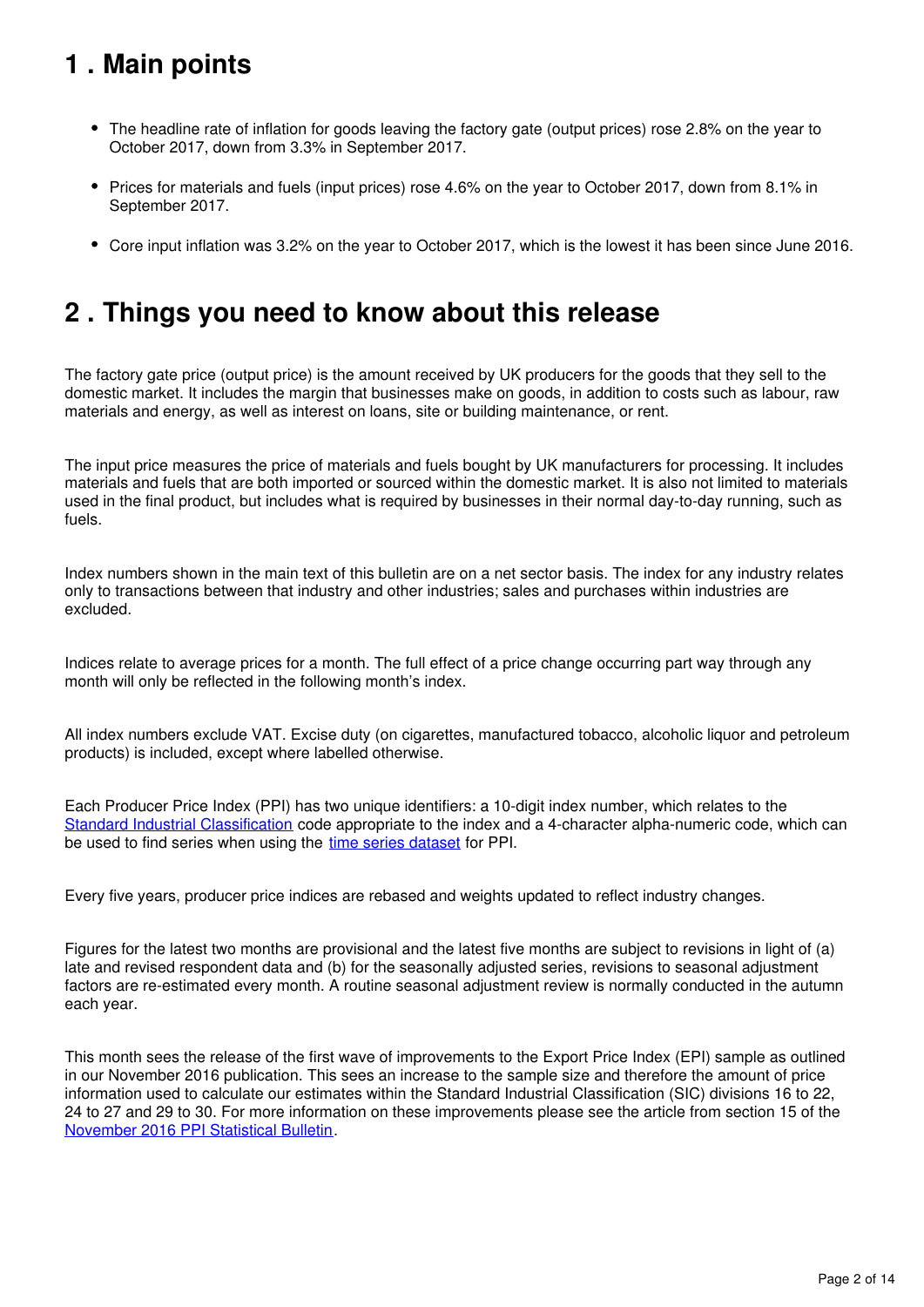## <span id="page-2-0"></span>**3 . Producer price inflation summary**

Figure 1 shows input and output Producer Price Indices (PPI) across the past 15 years. Input PPI is driven mostly by commodity prices, which tend to be more volatile over time compared with prices for finished goods. Input PPI is also sensitive to exchange rate movements as roughly two-thirds of inputs into the UK manufacturing sector are imported.

#### **Figure 1: Input and output PPI, October 2002 to October 2017**

**UK**

Figure 1: Input and output PPI, October 2002 to October 2017

UK



**Source: Office for National Statistics**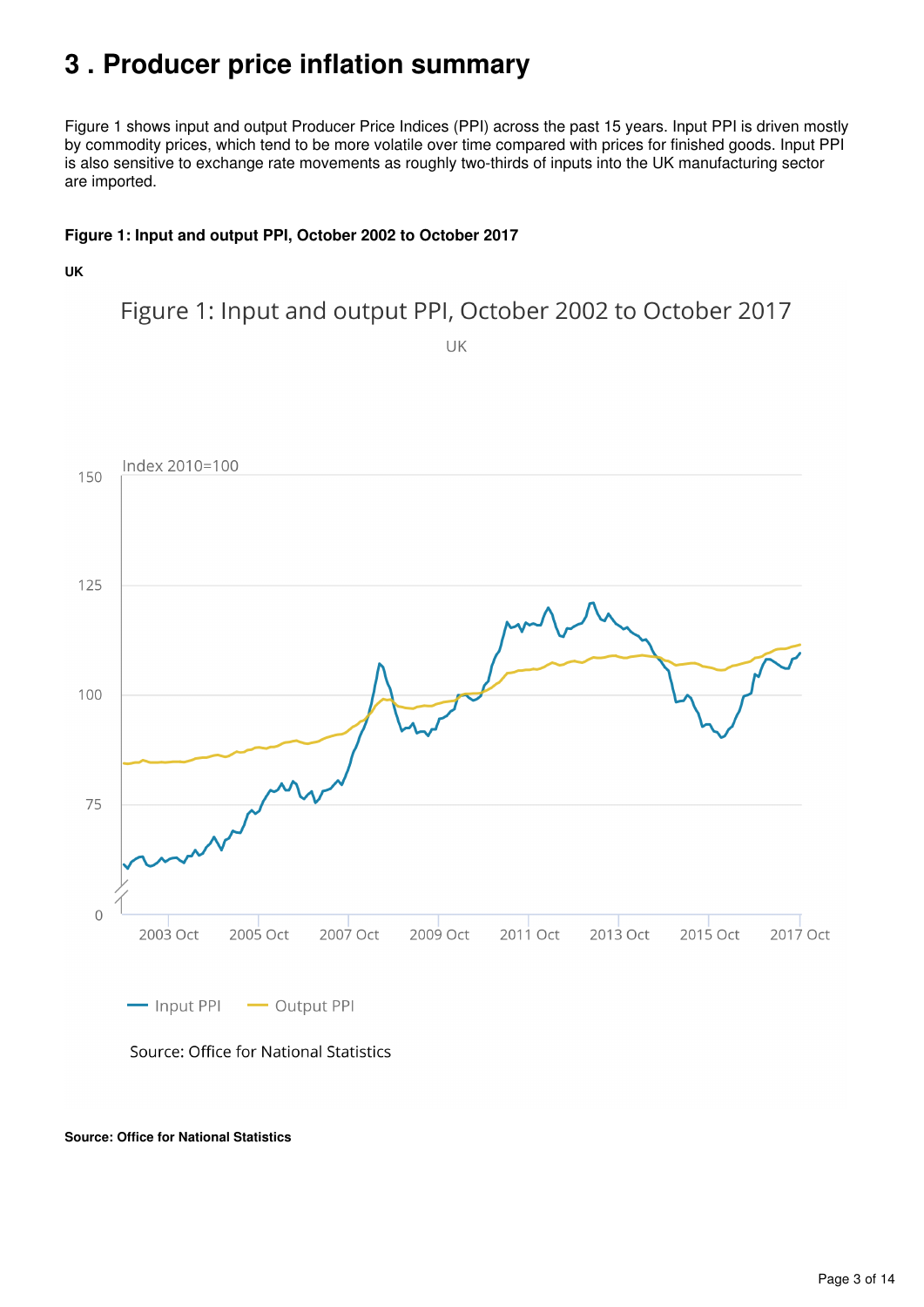## <span id="page-3-0"></span>**4 . The annual rate of inflation for materials and fuels fell back for the second consecutive month and is 15.3 percentage points below its recent peak of 19.9% in January 2017**

The annual rate of inflation for materials and fuels purchased by manufacturers (input prices) fell back to 4.6% in October 2017, which is down 3.5 percentage points from September 2017.

The 1-month rate for materials and fuels rose 1.0% in October 2017, which is a 0.8 percentage points increase from 0.2% in September 2017, driven by inputs of crude oil, which was up 3.5% on the month.

The index reached 109.4 in October 2017, which is its highest level since July 2014 when it stood at 109.5, although still below its historic peak of 120.9 in March 2013.

#### **Table 1: Input prices, index values, growth rates and percentage point change to the 12-month rate: October 2016 to October 2017**

UK

|             | All materials and fuels purchased (K646) |             |                |                          |
|-------------|------------------------------------------|-------------|----------------|--------------------------|
|             |                                          |             |                | Change in the            |
|             | <b>PPI Index</b>                         | 1-<br>month | $12-$<br>month | 12-month rate            |
|             | $(2010=100)$                             | rate        |                | rate (percentage points) |
| 2016 Oct    | 104.6                                    | 4.4         | 12.4           | 4.8                      |
| Nov         | 104.0                                    | $-0.6$      | 13.5           | 1.1                      |
| Dec         | 106.5                                    | 2.4         | 16.6           | 3.1                      |
|             |                                          |             |                |                          |
| 2017<br>Jan | 108.0                                    | 1.4         | 19.9           | 3.3                      |
| Feb         | 108.0                                    | 0.0         | 19.3           | $-0.6$                   |
| Mar         | 107.5                                    | $-0.5$      | 16.8           | $-2.5$                   |
| Apr         | 106.9                                    | $-0.6$      | 15.3           | $-1.5$                   |
| May         | 106.3                                    | $-0.6$      | 12.1           | $-3.2$                   |
| Jun         | 105.9                                    | $-0.4$      | 9.9            | $-2.2$                   |
| Jul         | 105.9                                    | 0.0         | 6.4            | $-3.5$                   |
| Aug         | 108.1                                    | 2.1         | 8.3            | 1.9                      |
| Sep         | 108.3                                    | 0.2         | 8.1            | $-0.2$                   |
| Oct         | 109.4                                    | 1.0         | 4.6            | $-3.5$                   |

Source: Office for National Statistics

Notes:

1. Series are not seasonally adjusted.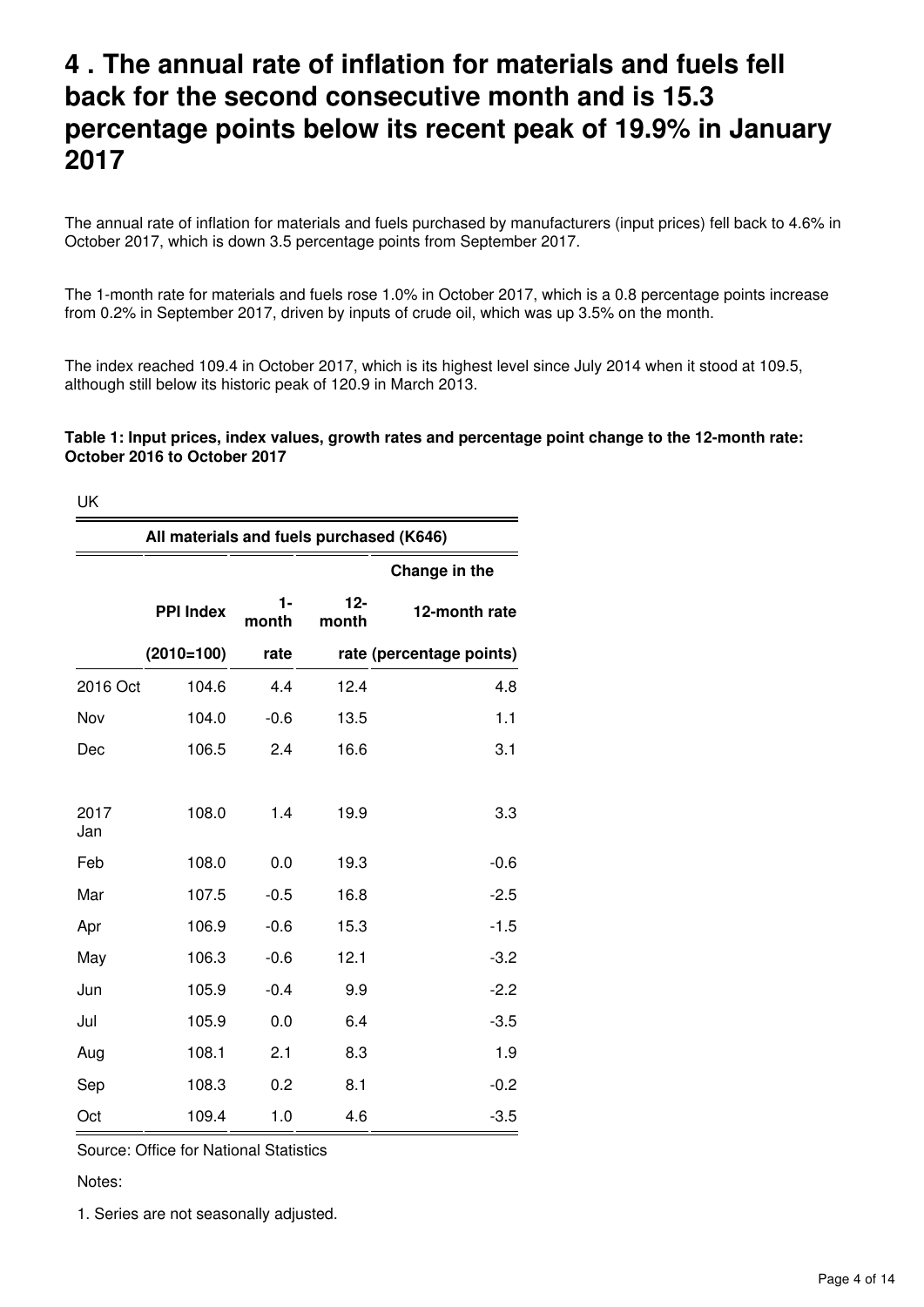The annual rate of inflation for imported materials and fuels was 4.0% in October 2017 (Table 2), which is down from September 2017 when the annual rate stood at 7.7%. Imported materials and fuels represent roughly twothirds of overall materials and fuels (input prices) in terms of index weight.

Apart from a slight dip in August 2017, the sterling effective exchange rate index (ERI) has remained steady at around 77.0 since June 2017. On the year, the ERI was up 3.5% in October 2017. This is the first annual growth in the rate since January 2016 and may influence the rate for imported materials falling as a strong pound should make importing raw materials cheaper.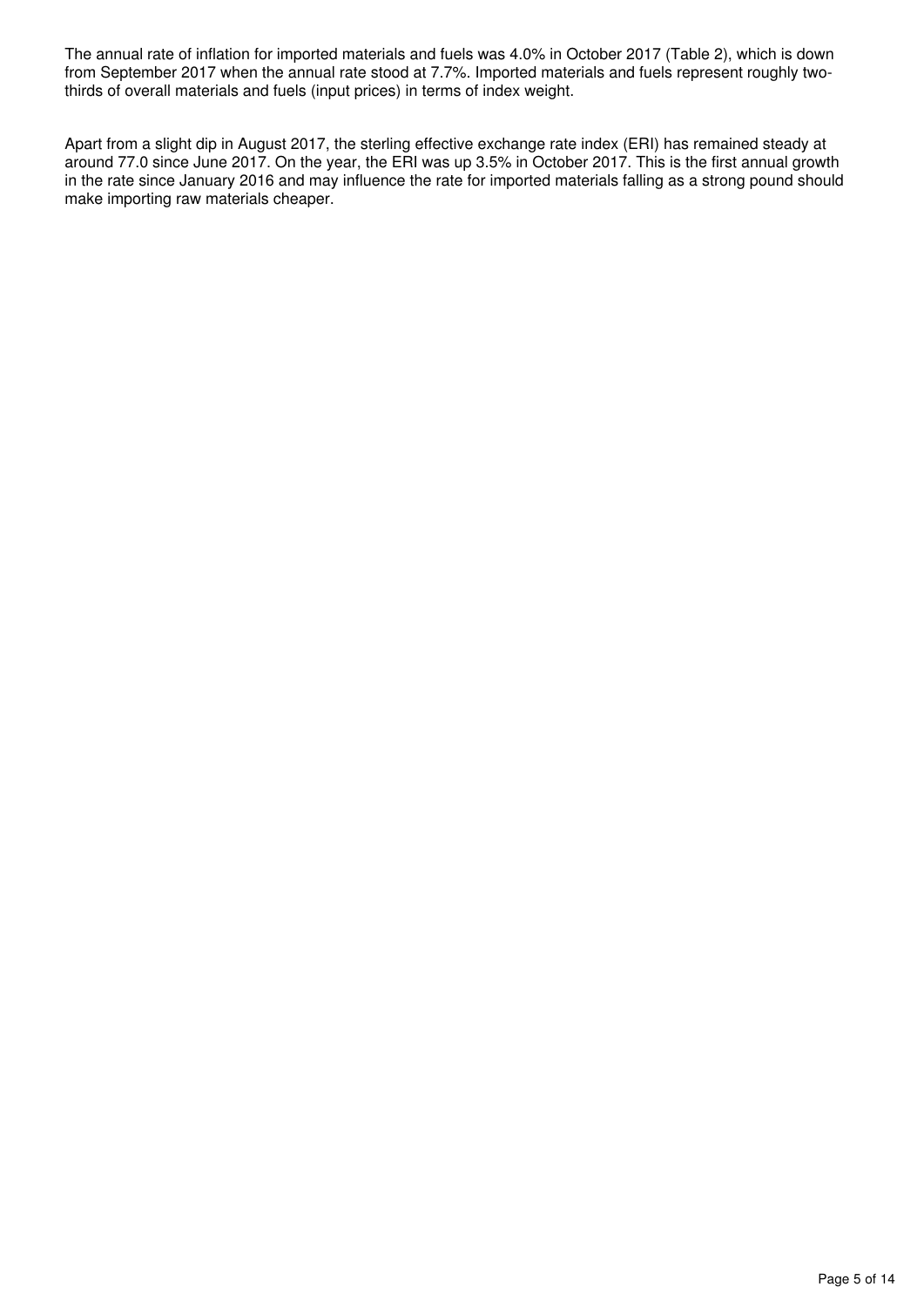**Table 2: Imported materials and fuels purchased and sterling effective exchange rate, index values, growth rates and percentage point change to the 12-month rate: October 2016 to October 2017**

UK

|             |                  |                |                | Imported materials and fuels purchased (K64F) | Sterling effective exchange rate - month<br>average |         |          |  |  |  |  |
|-------------|------------------|----------------|----------------|-----------------------------------------------|-----------------------------------------------------|---------|----------|--|--|--|--|
|             |                  |                |                | Change in the                                 | <b>Sterling</b>                                     |         |          |  |  |  |  |
|             | <b>PPI Index</b> | $1 -$<br>month | $12-$<br>month | 12-month rate                                 | <b>Index</b>                                        | 1-month | 12-month |  |  |  |  |
|             | $(2010=100)$     | rate           | rate           | (percentage<br>points)                        | (Jan 2005=100)                                      | rate    | rate     |  |  |  |  |
| 2016<br>Oct | 103.5            | 4.5            | 14.0           | 5.1                                           | 74.7                                                | $-5.1$  | $-18.4$  |  |  |  |  |
| Nov         | 101.9            | $-1.5$         | 14.6           | 0.6                                           | 76.7                                                | 2.7     | $-17.9$  |  |  |  |  |
| Dec         | 103.7            | 1.8            | 17.4           | 2.8                                           | 78.3                                                | 2.1     | $-14.5$  |  |  |  |  |
| 2017<br>Jan | 106.0            | 2.2            | 20.2           | 2.8                                           | 77.0                                                | $-1.6$  | $-13.0$  |  |  |  |  |
| Feb         | 105.5            | $-0.5$         | 19.2           | $-1.0$                                        | 77.6                                                | 0.8     | $-10.4$  |  |  |  |  |
| Mar         | 105.9            | 0.4            | 16.8           | $-2.4$                                        | 76.6                                                | $-1.3$  | $-10.7$  |  |  |  |  |
| Apr         | 105.0            | $-0.8$         | 14.3           | $-2.5$                                        | 78.3                                                | 2.2     | $-7.8$   |  |  |  |  |
| May         | 104.3            | $-0.7$         | 12.3           | $-2.0$                                        | 78.7                                                | 0.5     | $-9.2$   |  |  |  |  |
| Jun         | 104.4            | 0.1            | 10.2           | $-2.1$                                        | 77.1                                                | $-2.0$  | $-9.2$   |  |  |  |  |
| Jul         | 104.2            | $-0.2$         | 5.8            | $-4.4$                                        | 77.0                                                | $-0.1$  | $-3.0$   |  |  |  |  |
| Aug         | 106.6            | 2.3            | 7.9            | 2.1                                           | 75.6                                                | $-1.9$  | $-3.6$   |  |  |  |  |
| Sep         | 106.6            | 0.0            | 7.7            | $-0.2$                                        | 77.2                                                | 2.1     | $-1.9$   |  |  |  |  |
| Oct         | 107.6            | 0.9            | 4.0            | $-3.7$                                        | 77.3                                                | 0.2     | 3.5      |  |  |  |  |

Source: Office for National Statistics

The sterling effective exchange rate source: Bank of England

Notes:

1. Series are not seasonally adjusted.

2. The sterling effective exchange rate measures changes in the strength of sterling relative to a basket of other currencies

3. The sterling effective exchange rate is only indicative of the rates applied to producer prices. This is because the sterling effective exchange rate is a trade weighted index that represents all UK trade, whereas producer prices reflect transactions in the manufacturing sector.

Table 3 shows monthly and annual growth rates for input prices by industry and Figure 2 shows contributions by those industries to the monthly and annual rate of input price inflation.

The largest upward contribution to the annual rate in October 2017 came from crude oil, which contributed 1.50 percentage points (Figure 2) on the back of annual price growth of 9.9% (Table 3), however, this is down from 17.4% last month. The upward contribution from crude oil was driven mainly by an annual increase of 10.6% for prices of imported crude petroleum and natural gas.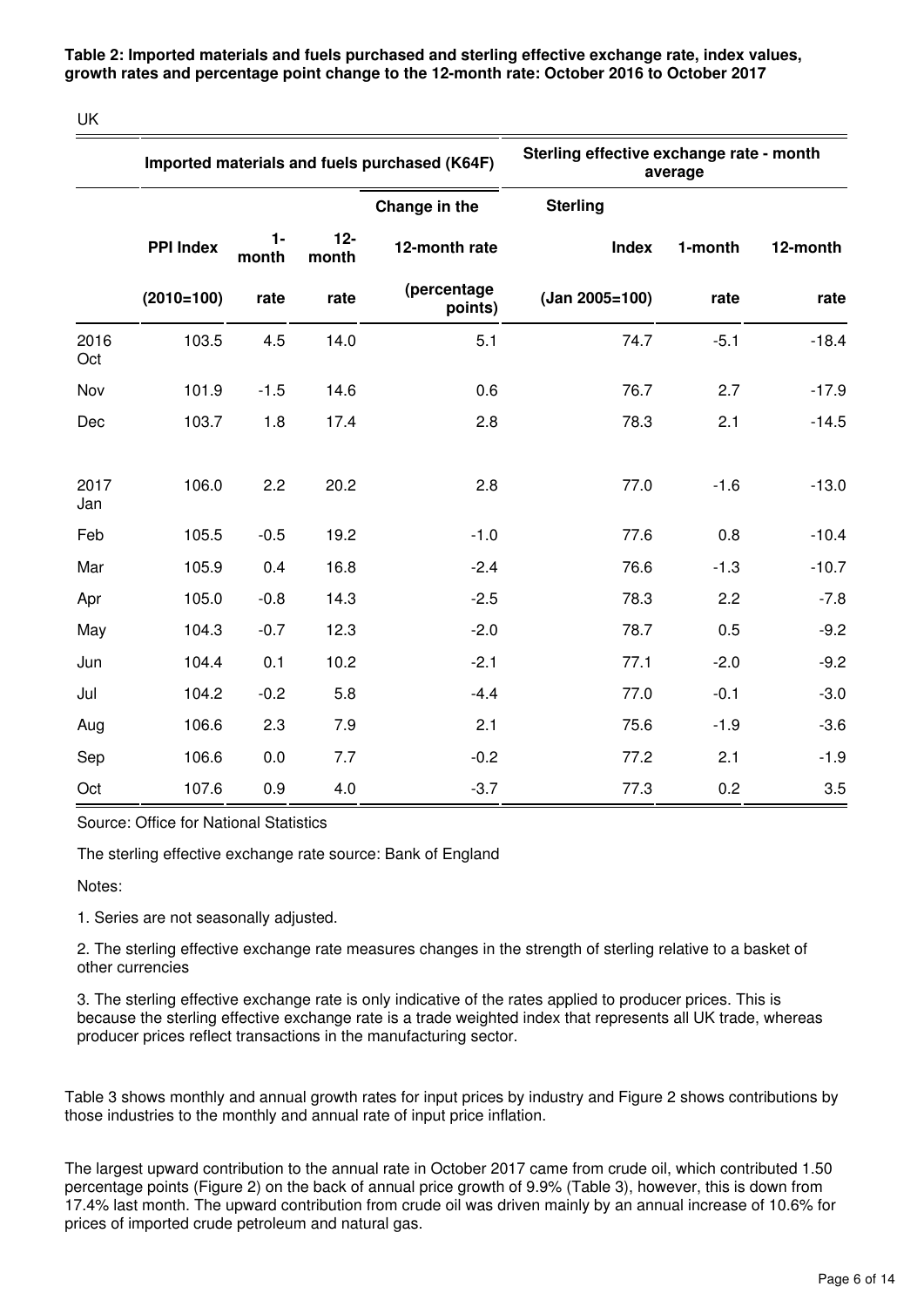Home food materials and imported metals provided the second and third largest contributions to the annual rate, with 1.13 and 0.96 percentage points respectively. Prices for home food materials rose 8.1% on the year, while prices for imported metals rose 12.3%.

Crude oil also provided the largest upward contribution to the monthly rate at 0.58 percentage points, which was driven by price growth of 3.5% between September and October 2017. However, between September and October 2016, crude oil saw an increase of 10.5%.

#### **Table 3: Input prices, growth rates: October 2017**

UK

| <b>Product group</b>                         |        | Percentage<br>change |
|----------------------------------------------|--------|----------------------|
|                                              |        | 1-month 12-month     |
|                                              | rate   | rate                 |
| <b>Fuel including Climate Change</b><br>Levy | 1.8    | 2.7                  |
| Crude oil                                    | 3.5    | 9.9                  |
| Home food materials                          | 0.0    | 8.1                  |
| Imported food materials                      | 1.1    | 1.5                  |
| Other home-produced materials                | 0.0    | 2.0                  |
| Imported metals                              | 0.3    | 12.3                 |
| Imported chemicals                           | $-0.3$ | 2.9                  |
| Imported parts and equipment                 | 0.5    | 0.3                  |
| Other imported materials                     | 0.5    | 0.9                  |
| All manufacturing                            | 1.0    | 4.6                  |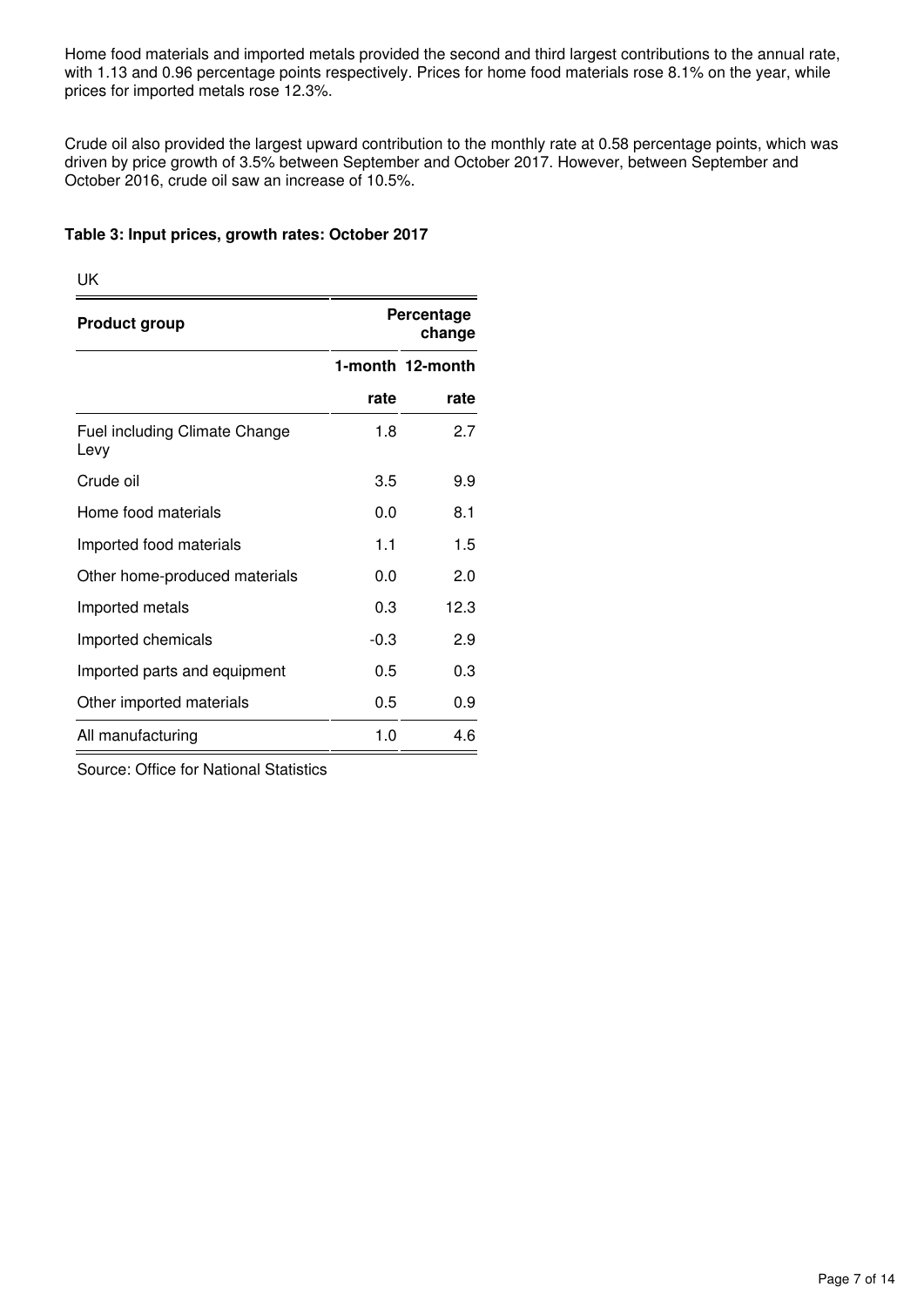**UK**

## Figure 2: Input PPI, contribution to 1-month and 12-month growth rate, October 2017

UK



Source: Office for National Statistics

#### **Source: Office for National Statistics**

Figure 3 shows contributions to the change in the annual rate of inflation for fuels and materials purchased by manufacturers (input prices).

All industries showed downward contributions to the annual rate in October 2017. Crude oil provided the largest downward contribution of 0.95 percentage points followed by other imported parts and equipment at 0.60 percentage points.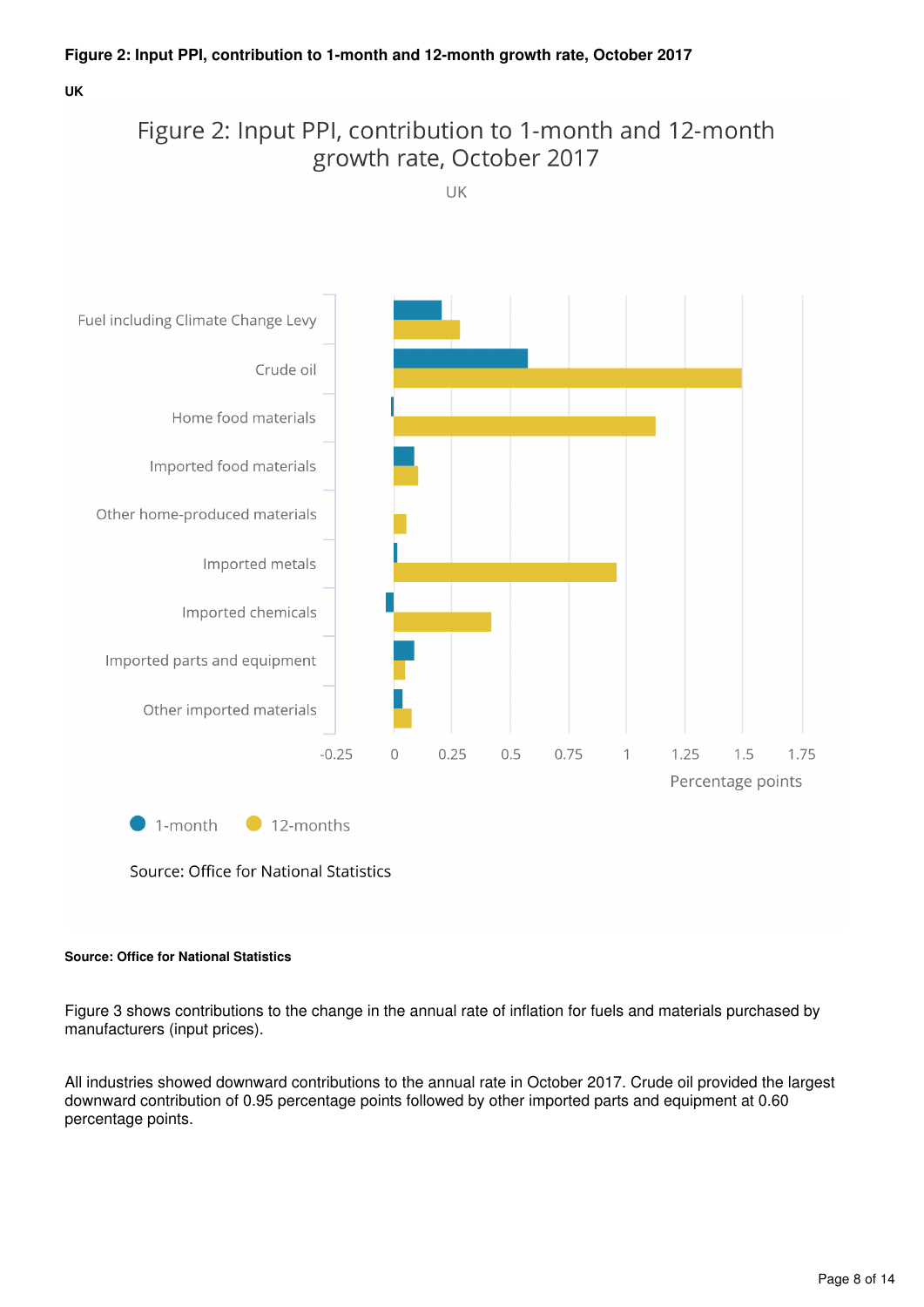**UK**

## Figure 3: Input PPI, 12-months contribution to change in the annual rate, October 2017

UK



Source: Office for National Statistics



## <span id="page-8-0"></span>**5 . Downward or flat contributions from all business sectors, resulted in the output annual rate falling to its lowest rate this year**

The annual rate of inflation for goods leaving the factory gate (output prices) fell by 0.5 percentage points to 2.8% in October 2017, which is the lowest the index has been since November 2016. This was driven mainly by petroleum, where growth, whilst increasing by 3.9% over the year, has fallen back from 8.2% in the year to September 2017.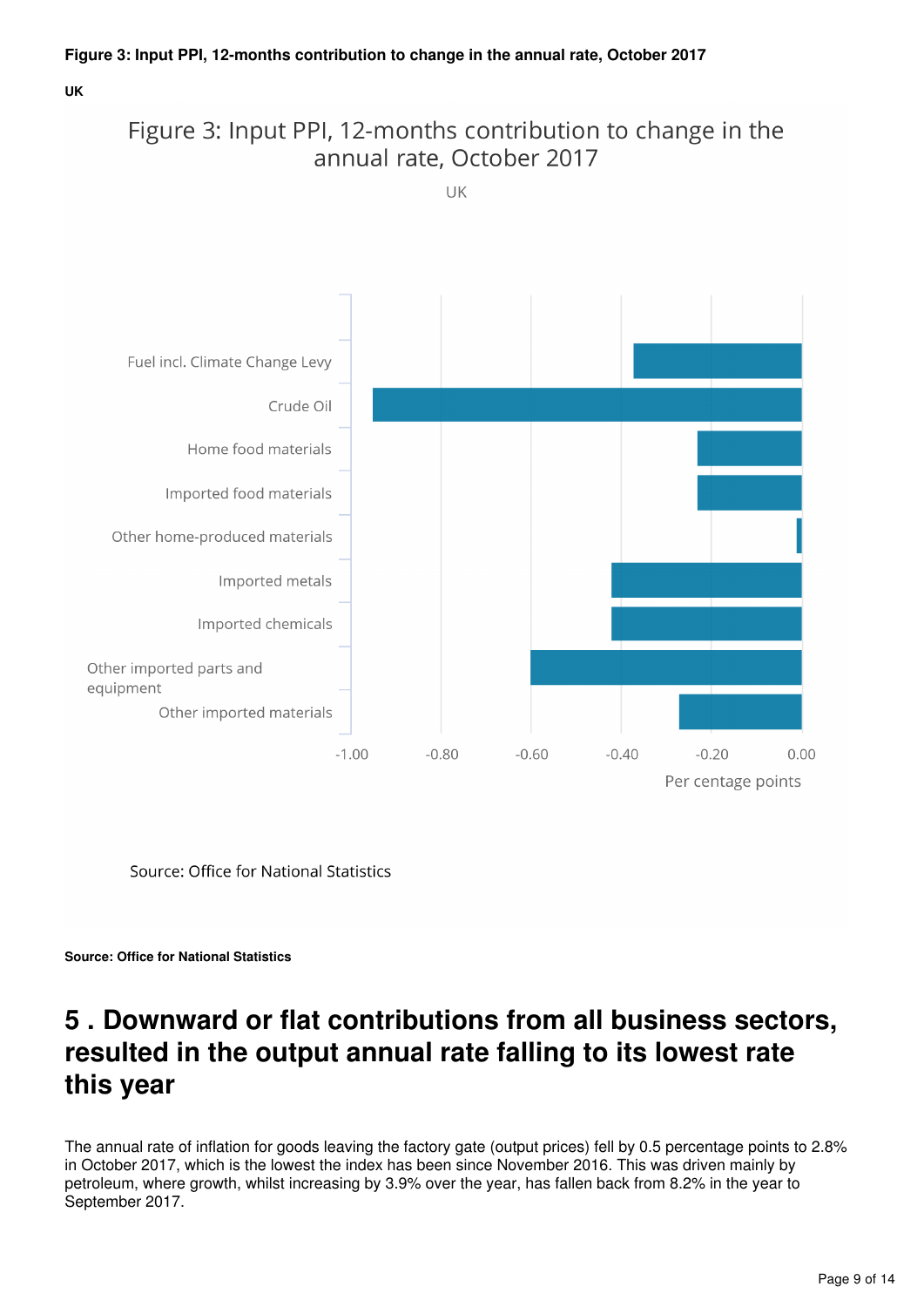The 1-month rate was unchanged at 0.2% in October 2017. The 1-month rate has showed positive growth for all but one month over the past 12 months; in June 2017 the rate was flat.

#### **Table 4: Output prices, index values, growth rates and percentage point change to the 12-month rate: October 2016 to October 2017**

UK

|             |                  |       | All manufactured products (JVZ7) |                          |
|-------------|------------------|-------|----------------------------------|--------------------------|
|             |                  |       |                                  | Change in the            |
|             | <b>PPI Index</b> | montn | 12-month                         | 12-month rate            |
|             | $(2010=100)$     | rate  |                                  | rate (percentage points) |
| 2016 Oct    | 108.3            | 0.7   | 2.1                              | 0.9                      |
| Nov         | 108.4            | 0.1   | 2.4                              | 0.3                      |
| Dec         | 108.7            | 0.3   | 2.9                              | 0.5                      |
| 2017<br>Jan | 109.3            | 0.6   | 3.6                              | 0.7                      |
| Feb         | 109.5            | 0.2   | 3.7                              | 0.1                      |
| Mar         | 110.0            | 0.5   | 3.7                              | 0.0                      |
| Apr         | 110.3            | 0.3   | 3.6                              | $-0.1$                   |
| May         | 110.4            | 0.1   | 3.6                              | 0.0                      |
| Jun         | 110.4            | 0.0   | 3.3                              | $-0.3$                   |
| Jul         | 110.6            | 0.2   | 3.3                              | 0.0                      |
| Aug         | 110.9            | 0.3   | 3.4                              | 0.1                      |
| Sep         | 111.1            | 0.2   | 3.3                              | $-0.1$                   |
| Oct         | 111.3            | 0.2   | 2.8                              | $-0.5$                   |

Source: Office for National Statistics

Notes:

1. Series is not seasonally adjusted

Table 5 shows monthly and annual growth rates for output prices by industry and Figure 4 shows contributions by those industries to the monthly and annual rate of inflation at the factory gate.

Food products provided the largest upward contribution of 0.81 percentage points to the annual rate (Figure 4) driven by price growth of 5.4% on the year to October 2017 (Table 5). Growth was driven mostly by prices for dairy products, which rose 21.0% on the year and whose annual rate is the highest it has ever been. For further analyses on food prices please refer to section 6 of the May release and section 4 of the January release[.](https://www.ons.gov.uk/economy/inflationandpriceindices/bulletins/producerpriceinflation/jan2017)

Computer, electrical and optical products and petroleum products showed the second and third largest upward contributions to the annual rate, with 0.36 and 0.29 percentage points respectively. Computer, electrical and optical products increased 3.0% on the year, while prices for petroleum prices grew by 3.9%.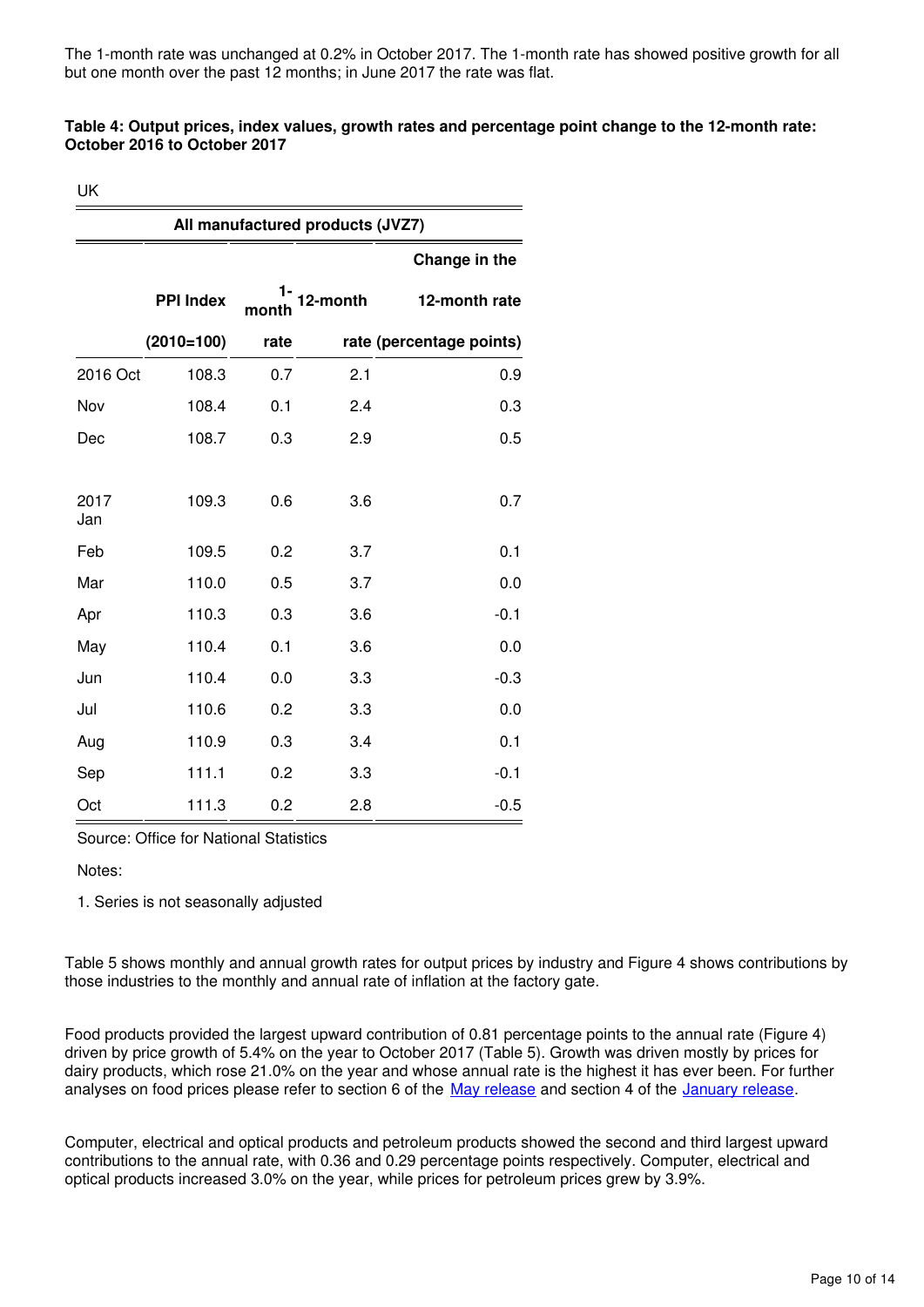Food products provided the largest upward contribution to the monthly rate at 0.10 percentage points.

#### **Table 5: Output prices, growth rates: October 2017**

UK

| <b>Product group</b>              |        | Percentage<br>Change |
|-----------------------------------|--------|----------------------|
|                                   |        | 1-month 12-month     |
|                                   | rate   | rate                 |
| Food products                     | 0.6    | 5.4                  |
| Tobacco and alcohol (incl. duty)  | 0.0    | 2.3                  |
| Clothing, textile and leather     | 0.1    | 1.1                  |
| Paper and printing                | 0.5    | 1.8                  |
| Petroleum products (incl. duty)   | 0.4    | 3.9                  |
| Chemical and pharmaceutical       | 0.1    | 2.9                  |
| Metal, machinery and<br>equipment | 0.2    | 3.1                  |
| Computer, electrical and optical  | 0.2    | 3.0                  |
| Transport equipment               | $-0.1$ | 1.8                  |
| Other manufactured products       | $-0.1$ | 1.3                  |
| All manufacturing                 | 0.2    | 2.8                  |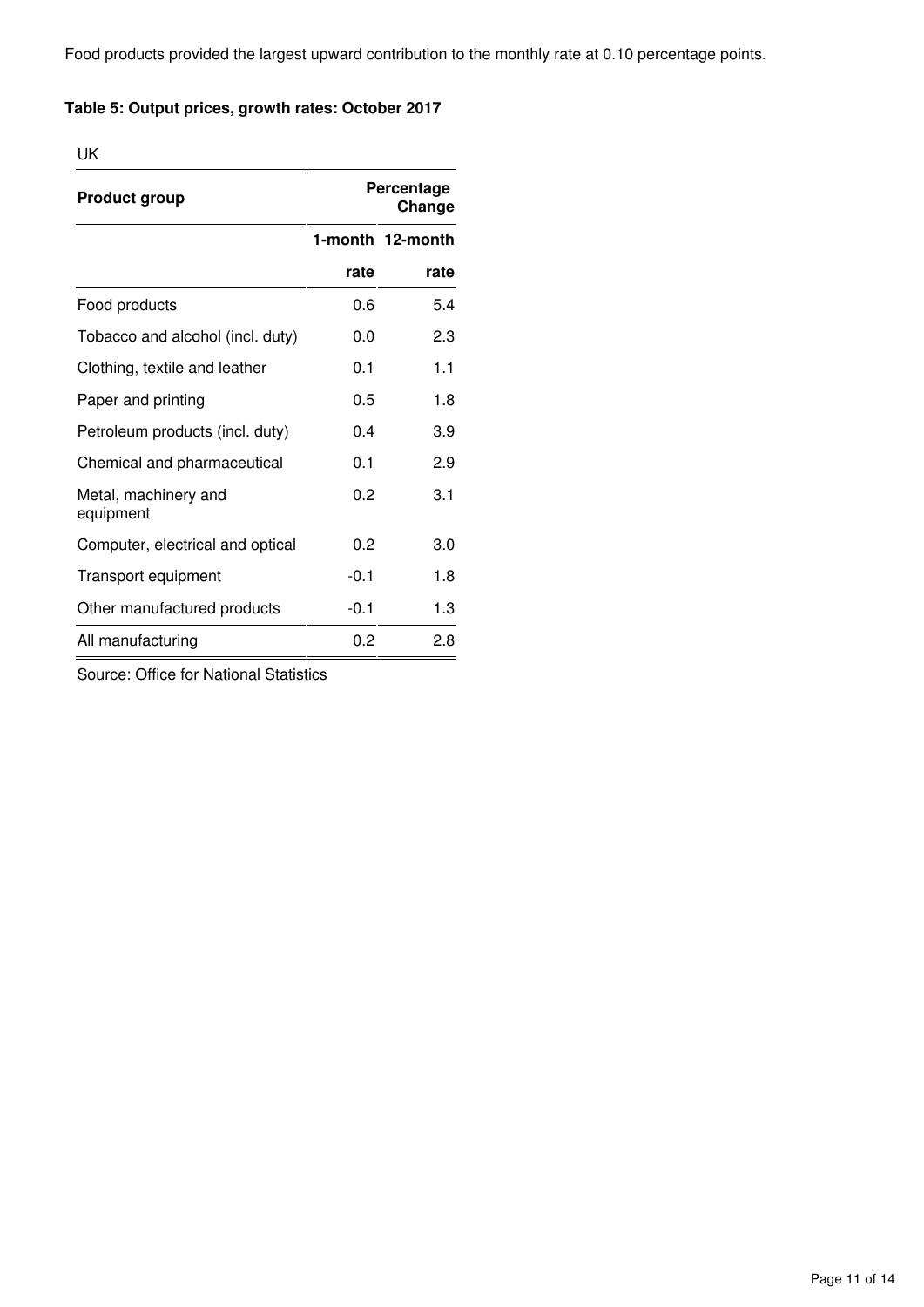**UK**

## Figure 4: Output PPI, contribution to 1-month and 12-month growth rate, October 2017

UK



Source: Office for National Statistics

#### **Source: Office for National Statistics**

Figure 5 shows contributions to the change in the annual rate for factory gate prices (output prices).

The 0.5 percentage points fall in the rate between September and October 2017 was a result of downward contributions from eight industries, while two remained flat and had no impact on the change. The largest downward contribution of 0.25 percentage points came from petroleum products, which, whilst increasing by 3.9% in the year to October 2017, fell 4.3 percentage points from 8.2% in the year to September 2017.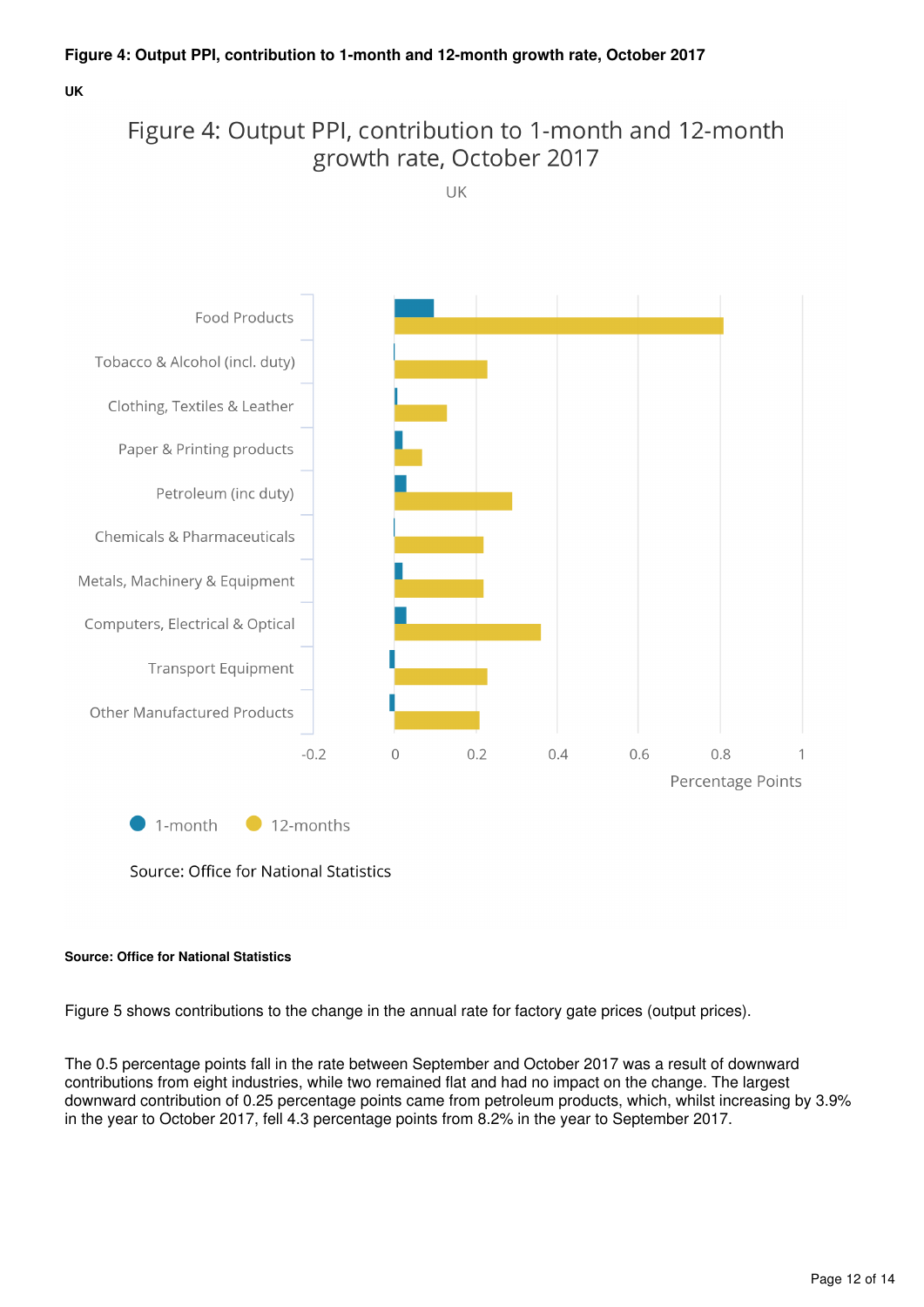#### **UK**

## Figure 5: Output PPI, 12-months' contribution to change in the annual rate, October 2017

UK



Source: Office for National Statistics

**Source: Office for National Statistics**

## <span id="page-12-0"></span>**6 . Links to related statistics**

In addition to the data included within this statistical bulletin, the following detailed datasets are available: [Aerospace and electronic cost indices time series data](https://www.ons.gov.uk/economy/inflationandpriceindices/datasets/aerospaceandelectronicscostindices) [Producer Price Index time series data](https://www.ons.gov.uk/economy/inflationandpriceindices/datasets/producerpriceindex)

Higher, lower and equal movements for each Producer Price Index are shown in the Producer price inflation [records: monthly figures.](https://www.ons.gov.uk/economy/inflationandpriceindices/datasets/producerpriceindicesrecords)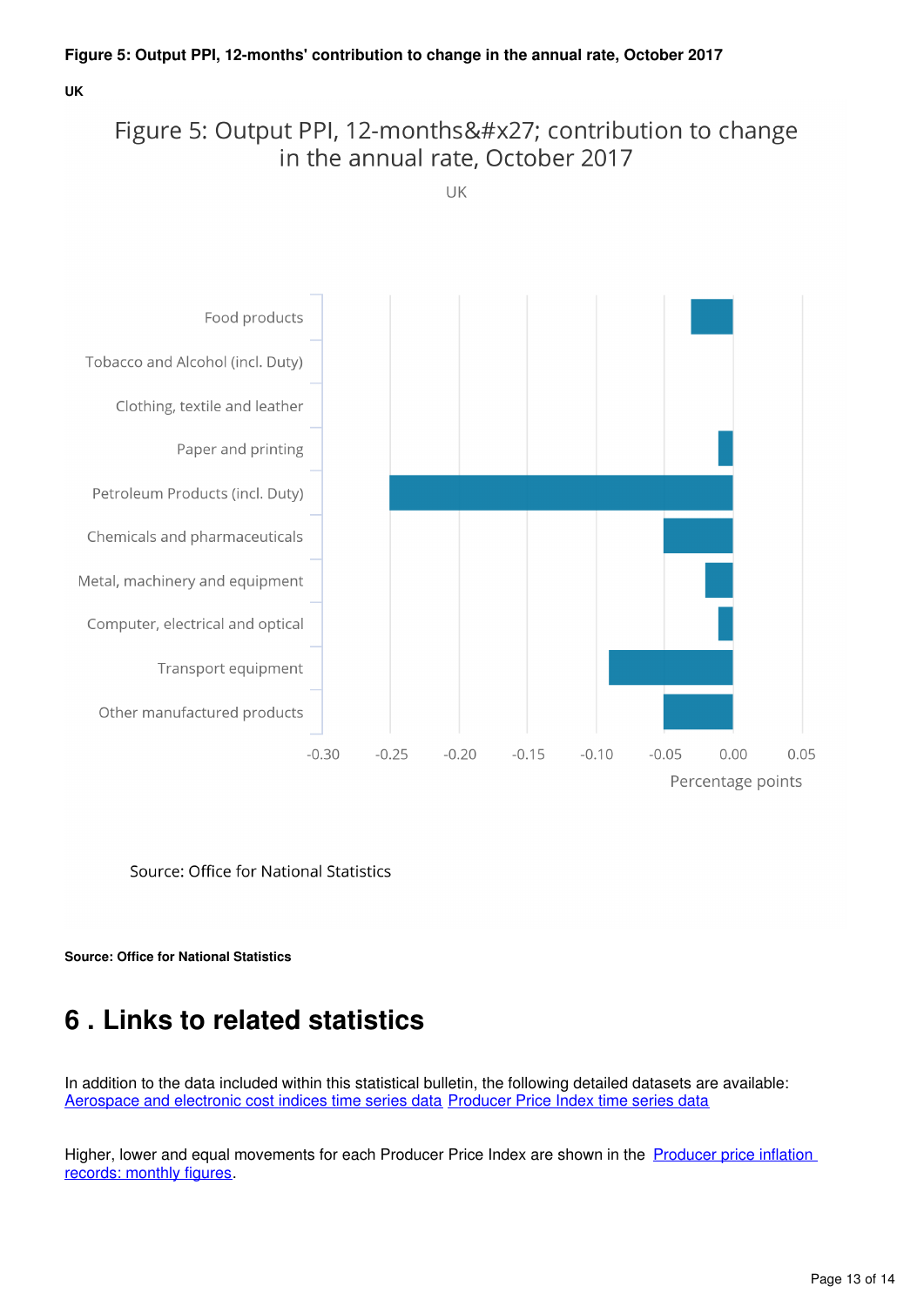A summary of the revisions to PPI data are available in the PPI revision triangles: Producer price inflation revision [triangle: total output 12-month \(JVZ7\)](https://www.ons.gov.uk/economy/inflationandpriceindices/datasets/producerpriceindexrevisiontriangletotaloutput12monthsjvz7) [Producer price inflation revision triangle: total output 1-month \(JVZ7\)](https://www.ons.gov.uk/economy/inflationandpriceindices/datasets/producerpriceindexrevisiontriangletotaloutput1monthjvz7) [Producer price inflation revision triangle: total input 12-months \(K646\)](https://www.ons.gov.uk/economy/inflationandpriceindices/datasets/producerpriceindexrevisiontriangletotalinput12months) [Producer price inflation revision triangle:](https://www.ons.gov.uk/economy/inflationandpriceindices/datasets/producerpriceindexrevisiontriangletotalinput1month)  [total input 1-month \(K646\)](https://www.ons.gov.uk/economy/inflationandpriceindices/datasets/producerpriceindexrevisiontriangletotalinput1month)

Other important measures of inflation and prices include the [Consumer Prices Index \(CPI\)](https://www.ons.gov.uk/economy/inflationandpriceindices/bulletins/consumerpriceinflation/previousReleases) and the Services [Producer Price Index \(SPPI\).](https://www.ons.gov.uk/economy/inflationandpriceindices/bulletins/servicesproducerpriceindices/previousReleases)

## <span id="page-13-0"></span>**7 . Quality and methodology**

The [PPI Quality and Methodology Information report](http://www.ons.gov.uk/economy/inflationandpriceindices/qmis/producerpriceindicesqmi) contains important information on:

- the strengths and limitations of the data and how it compares with related data
- uses and users of the data
- how the output was created
- the quality of the output including the accuracy of the data

If you would like more information about the reliability of the data, a PPI standard errors article was published on 20 March 2017. The article presented the calculated standard errors of the Producer Price Index (PPI) during the period January 2016 to December 2016, for both month-on-month and 12-month growth.

[Guidance on using indices in indexation clauses](http://webarchive.nationalarchives.gov.uk/20160106081426/http:/www.ons.gov.uk/ons/guide-method/user-guidance/prices/ppi/guidance-on-using-indices-in-indexation-clauses.pdf) covers producer prices, services producer prices and consumer prices.

An up-to-date manual for the PPI, including the import and export index, is now available. [PPI methods and](http://webarchive.nationalarchives.gov.uk/20160106081426/http:/www.ons.gov.uk/ons/guide-method/user-guidance/prices/ppi/producer-price-indices--methods-and-guidance----2014-edition.pdf)  [guidance](http://webarchive.nationalarchives.gov.uk/20160106081426/http:/www.ons.gov.uk/ons/guide-method/user-guidance/prices/ppi/producer-price-indices--methods-and-guidance----2014-edition.pdf) provides an outline of the methods used to produce the PPI as well as information about recent PPI developments.

Gross sector basis figures, which include intra-industry sales and purchases, are shown in [PPI dataset Tables 4](http://www.ons.gov.uk/economy/inflationandpriceindices/datasets/producerpriceindexreferencetables)  [and 6](http://www.ons.gov.uk/economy/inflationandpriceindices/datasets/producerpriceindexreferencetables).

The detailed input indices of prices of materials and fuels purchased by industry ([PPI dataset Table 6](http://www.ons.gov.uk/economy/inflationandpriceindices/datasets/producerpriceindexreferencetables)) do not include the Climate Change Levy (CCL). This is because each industry can, in practice, pay its own rate for the various forms of energy, depending on the various negotiated discounts and exemptions that apply.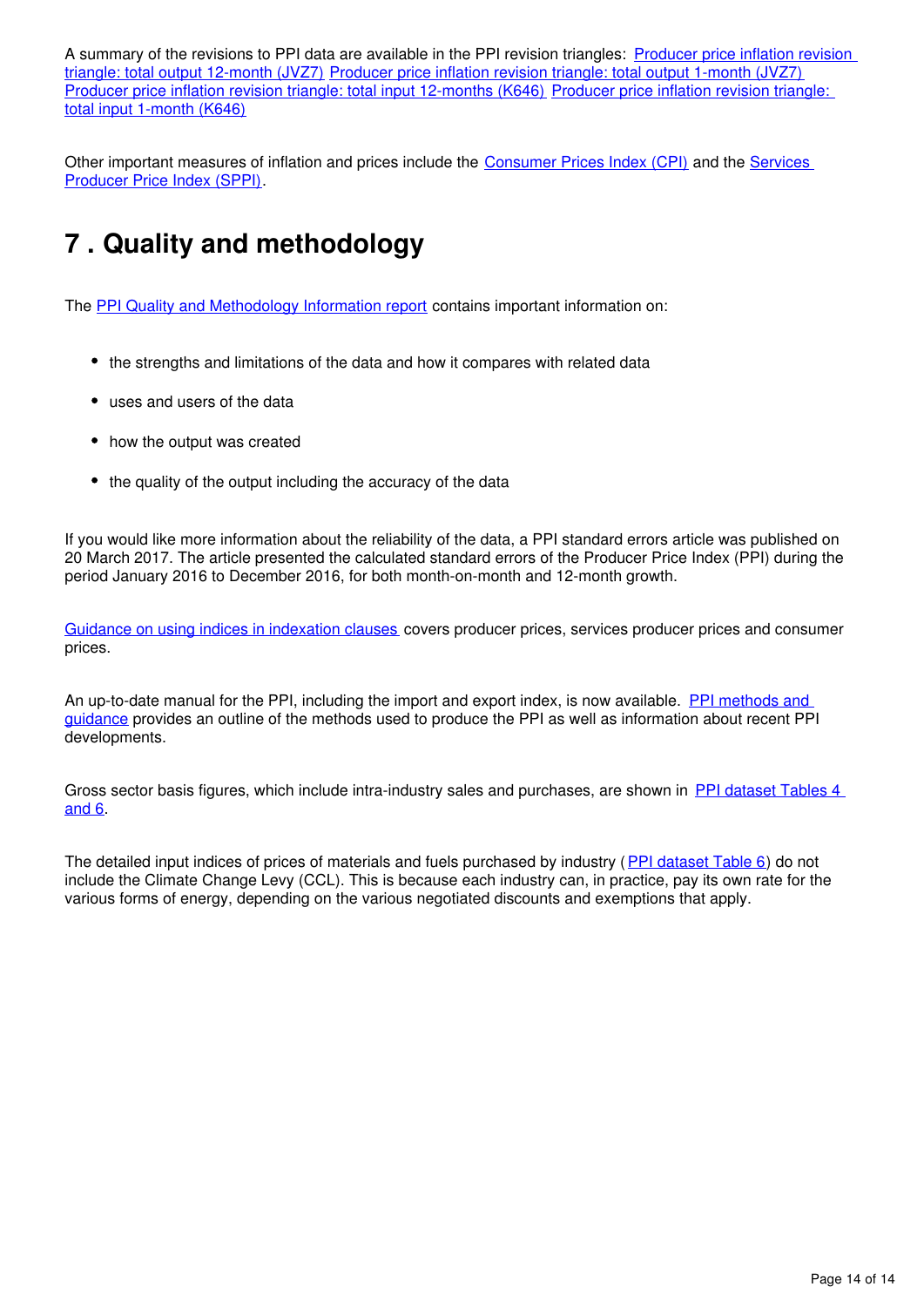|          |                                 |       | Net Sector                |                                                         |               |                           | Gross Sector                                            |        |                           |                                                        |        |                           |
|----------|---------------------------------|-------|---------------------------|---------------------------------------------------------|---------------|---------------------------|---------------------------------------------------------|--------|---------------------------|--------------------------------------------------------|--------|---------------------------|
|          | Output of manufactured products |       |                           | All manufacturing excluding<br>food, beverages, tobacco | and petroleum |                           | Food products, beverages and<br>tobacco, including duty |        |                           | Coke and refined petroleum<br>products, including duty |        |                           |
|          | Index                           |       | percentage<br>change over | Index                                                   |               | percentage<br>change over | Index                                                   |        | percentage<br>change over | Index                                                  |        | percentage<br>change over |
|          | $(2010=100)$                    | 1 mth | 12 mths                   | $(2010=100)$                                            | 1 mth         | 12 mths                   | $(2010=100)$                                            | 1 mth  | 12 mths                   | $(2010=100)$                                           | mth    | 12 mths                   |
|          | 7200700000                      |       |                           | 7200799000                                              |               |                           | 7111101280                                              |        |                           | 7112190080                                             |        |                           |
|          | JVZ7                            |       |                           | K3BI                                                    |               |                           | <b>K65A</b>                                             |        |                           | <b>K37Y</b>                                            |        |                           |
| 2017 Apr | 110.3                           | 0.3   | 3.6                       | 109.4                                                   | 0.4           | 2.8                       | 114.1                                                   | 0.4    | 2.6                       | 96.5                                                   | $-0.7$ | 15.4                      |
| May      | 110.4                           | 0.1   | 3.6                       | 109.5                                                   | 0.1           | 2.8                       | 115.1                                                   | 0.9    | 4.4                       | 94.6                                                   | $-2.0$ | 9.5                       |
| Jun      | 110.4                           | -     | 3.3                       | 109.7                                                   | 0.2           | 2.9                       | 114.9                                                   | $-0.2$ | 4.4                       | 92.9                                                   | $-1.8$ | 3.9                       |
| Jul      | 110.6r                          | 0.2   | 3.3                       | 109.9                                                   | 0.2           | 2.5                       | 115.2                                                   | 0.3    | 5.3                       | 93.0                                                   | 0.1    | 3.8                       |
| Aug      | 110.9                           | 0.3   | 3.4                       | 110.2                                                   | 0.3           | 2.6                       | 115.4                                                   | 0.2    | 5.2                       | 95.2                                                   | 2.4    | 7.0                       |
| Sep      | 111.1p                          | 0.2   | 3.3                       | 110.1 <sub>p</sub>                                      | $-0.1$        | 2.5                       | 115.5p                                                  | 0.1    | 4.7                       | 97.6p                                                  | 2.5    | 8.2                       |
| Oct      | 111.3p                          | 0.2   | 2.8                       | 110.2p                                                  | 0.1           | 2.1                       | 116.1p                                                  | 0.5    | 4.6                       | 98.0p                                                  | 0.4    | 3.9                       |

 $p =$  provisional

**1**

 $r =$  revised

Source: Office for National Statistics

## **2** Net Sector Input Prices, including Climate Change Levy<sup>1</sup>: summary (not seasonally adjusted) - SIC 2007 **(not seasonally adjusted) - SIC 2007**

2010=100, SIC2007

|          |                       | All manufacturing<br>(materials and fuel purchased) |                           |              | Materials purchased<br>by manufacturing industry |                           | Fuel purchased<br>by manufacturing industry |        |                           |  |
|----------|-----------------------|-----------------------------------------------------|---------------------------|--------------|--------------------------------------------------|---------------------------|---------------------------------------------|--------|---------------------------|--|
|          |                       |                                                     | percentage<br>change over | Index        |                                                  | percentage<br>change over |                                             |        | percentage<br>change over |  |
|          | Index<br>$(2010=100)$ | l mth                                               | 12 mths                   | $(2010=100)$ | 1 mth                                            | 12 mths                   | Index<br>$(2010=100)$                       | 1 mth  | 12 mths                   |  |
|          | 6207000050            |                                                     |                           | 6207000010   |                                                  |                           | 6207000060                                  |        |                           |  |
|          | K646                  |                                                     |                           | K644         |                                                  |                           | K647                                        |        |                           |  |
| 2017 Apr | 106.9                 | $-0.6$                                              | 15.3                      | 106.3        | $-0.4$                                           | 16.9                      | 111.9                                       | $-1.7$ | 4.3                       |  |
| May      | 106.3                 | $-0.6$                                              | 12.1                      | 105.4        | $-0.8$                                           | 12.7                      | 113.4                                       | 1.3    | 7.9                       |  |
| Jun      | 105.9                 | $-0.4$                                              | 9.9                       | 105.3r       | $-0.1$                                           | 10.6                      | 111.6                                       | $-1.6$ | 6.0                       |  |
| Jul      | 105.9r                |                                                     | 6.4                       | 105.3        |                                                  | 7.1                       | 110.6                                       | $-0.9$ | 1.7                       |  |
| Aug      | 108.1                 | 2.1                                                 | 8.3                       | 107.7        | 2.3                                              | 9.0                       | 111.8                                       | 1.1    | 4.3                       |  |
| Sep      | 108.3p                | 0.2                                                 | 8.1                       | 107.7p       | $\overline{\phantom{a}}$                         | 8.5                       | 113.6p                                      | 1.6    | 6.3                       |  |
| Oct      | 109.4p                | 1.0                                                 | 4.6                       | 108.6p       | 0.8                                              | 4.8                       | 115.7p                                      | 1.8    | 2.7                       |  |

1 The Climate Change Levy was introduced in April 2001.

Source: Office for National Statistics

p = provisional r = revised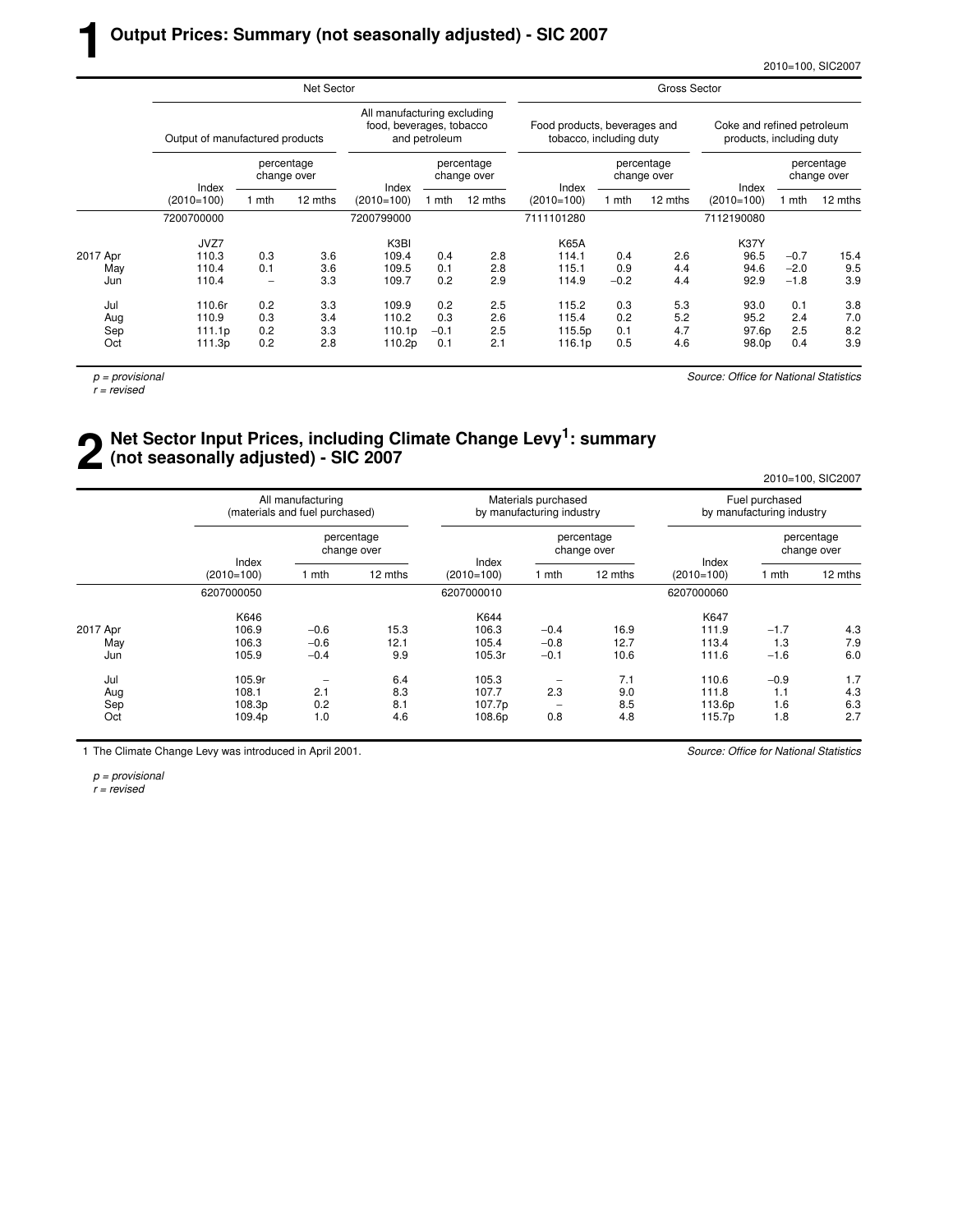2010=100, SIC2007

|            |              | Output of manufactured products |                           |                | All manufacturing excluding<br>food, beverages, tobacco and petroleum |            |                 | All manufacturing, excluding duty <sup>1</sup> |                           |
|------------|--------------|---------------------------------|---------------------------|----------------|-----------------------------------------------------------------------|------------|-----------------|------------------------------------------------|---------------------------|
|            | Index        |                                 | percentage<br>change over | Index          | percentage<br>change over                                             |            | Index           |                                                | percentage<br>change over |
|            | $(2010=100)$ | 1 month                         | 12 months                 | $(2010=100)$   | 1 month                                                               | 12 months  | $(2010 = 100)$  | 1 month                                        | 12 months                 |
|            | 7200700000   |                                 |                           | 7200799000     |                                                                       |            | 7200700010      |                                                |                           |
|            | JVZ7         |                                 |                           | K3BI           |                                                                       |            | JVZ8            |                                                |                           |
| 2014 Apr   | 108.9        | 0.1                             | 0.6                       | 105.8          | ۳                                                                     | 1.0        | 108.9           |                                                | 0.6                       |
| May        | 108.8        | $-0.1$                          | 0.5                       | 105.8          | $\overline{\phantom{a}}$                                              | 1.0        | 108.8           | $-0.1$                                         | 0.6                       |
| Jun        | 108.7        | $-0.1$                          | 0.3                       | 105.8          | $\overline{\phantom{0}}$                                              | 1.0        | 108.6           | $-0.2$                                         | 0.3                       |
| Jul        | 108.6        | $-0.1$                          | $-0.1$                    | 105.7          | $-0.1$                                                                | 0.8        | 108.6           | $\overline{\phantom{a}}$                       | 0.1                       |
| Aug        | 108.5        | $-0.1$                          | $-0.3$                    | 105.8          | 0.1                                                                   | 0.9        | 108.5           | $-0.1$                                         | $-0.1$                    |
| Sep        | 108.3        | $-0.2$                          | $-0.5$                    | 105.7          | $-0.1$                                                                | 0.8        | 108.4           | $-0.1$                                         | $-0.2$                    |
|            |              |                                 |                           |                |                                                                       |            | 107.9           |                                                |                           |
| Oct        | 107.7        | $-0.6$                          | $-0.7$                    | 105.5          | $-0.2$                                                                | 0.6        |                 | $-0.5$                                         | $-0.5$                    |
| Nov        | 107.6        | $-0.1$                          | $-0.6$                    | 105.7          | 0.2                                                                   | 0.9        | 107.8           | $-0.1$                                         | $-0.5$                    |
| Dec        | 107.1        | $-0.5$                          | $-1.1$                    | 105.7          | $\overline{\phantom{0}}$                                              | 0.8        | 107.3           | $-0.5$                                         | $-0.8$                    |
| 2015 Jan   | 106.6        | $-0.5$                          | $-1.8$                    | 105.9          | 0.2                                                                   | 0.5        | 107.0           | $-0.3$                                         | $-1.4$                    |
| Feb        | 106.8        | 0.2                             | $-1.7$                    | 105.9          | $\overline{\phantom{0}}$                                              | 0.3        | 107.1           | 0.1                                            | $-1.4$                    |
| Mar        | 106.9        | 0.1                             | $-1.7$                    | 105.9          | $\overline{a}$                                                        | 0.1        | 107.3           | 0.2                                            | $-1.5$                    |
| Apr        | 107.0        | 0.1                             | $-1.7$                    | 105.9          | $\overline{\phantom{0}}$                                              | 0.1        | 107.4           | 0.1                                            | $-1.4$                    |
| May        | 107.1        | 0.1                             | $-1.6$                    | 105.9          | $\overline{\phantom{0}}$                                              | 0.1        | 107.4           | $\overline{\phantom{0}}$                       | $-1.3$                    |
| Jun        | 107.1        | $\overline{\phantom{0}}$        | $-1.5$                    | 105.9          | $\overline{a}$                                                        | 0.1        | 107.4           | $\overline{\phantom{0}}$                       | $-1.1$                    |
| Jul        | 106.9        | $-0.2$                          | $-1.6$                    | 105.9          | $\overline{\phantom{a}}$                                              | 0.2        | 107.3           | $-0.1$                                         | $-1.2$                    |
| Aug        | 106.4        | $-0.5$                          | $-1.9$                    | 105.8          | $-0.1$                                                                |            | 106.8           | $-0.5$                                         | $-1.6$                    |
| Sep        | 106.3        | $-0.1$                          | $-1.8$                    | 105.9          | 0.1                                                                   | 0.2        | 106.7           | $-0.1$                                         | $-1.6$                    |
| Oct        | 106.1        | $-0.2$                          | $-1.5$                    | 105.8          | $-0.1$                                                                | 0.3        | 106.5           | $-0.2$                                         | $-1.3$                    |
| Nov        | 105.9        | $-0.2$                          | $-1.6$                    | 105.6          | $-0.2$                                                                | $-0.1$     | 106.3           | $-0.2$                                         | $-1.4$                    |
| Dec        | 105.6        | $-0.3$                          | $-1.4$                    | 105.8          | 0.2                                                                   | 0.1        | 106.1           | $-0.2$                                         | $-1.1$                    |
|            |              |                                 |                           |                |                                                                       |            |                 |                                                |                           |
| 2016 Jan   | 105.5        | $-0.1$                          | $-1.0$                    | 106.0          | 0.2                                                                   | 0.1        | 106.1           | $\qquad \qquad -$                              | $-0.8$                    |
| Feb        | 105.6        | 0.1                             | $-1.1$                    | 106.1          | 0.1                                                                   | 0.2        | 106.2           | 0.1                                            | $-0.8$                    |
| Mar        | 106.1        | 0.5                             | $-0.7$                    | 106.2          | 0.1                                                                   | 0.3        | 106.6           | 0.4                                            | $-0.7$                    |
| Apr        | 106.5        | 0.4                             | $-0.5$                    | 106.4          | 0.2                                                                   | 0.5        | 107.0           | 0.4                                            | $-0.4$                    |
| May        | 106.6        | 0.1                             | $-0.5$                    | 106.5          | 0.1                                                                   | 0.6        | 107.0           | $\overline{\phantom{a}}$                       | $-0.4$                    |
| Jun        | 106.9        | 0.3                             | $-0.2$                    | 106.6          | 0.1                                                                   | 0.7        | 107.3           | 0.3                                            | $-0.1$                    |
| Jul        | 107.1        | 0.2                             | 0.2                       | 107.2          | 0.6                                                                   | 1.2        | 107.5           | 0.2                                            | 0.2                       |
| Aug        | 107.3        | 0.2                             | 0.8                       | 107.4          | 0.2                                                                   | 1.5        | 107.7           | 0.2                                            | 0.8                       |
| Sep        | 107.6        | 0.3                             | 1.2                       | 107.4          | $\overline{a}$                                                        | 1.4        | 108.0           | 0.3                                            | $1.2$                     |
| Oct        | 108.3        | 0.7                             | 2.1                       | 107.9          | 0.5                                                                   | 2.0        | 108.8           | 0.7                                            | 2.2                       |
| Nov        | 108.4        | 0.1                             | 2.4                       | 108.0          | 0.1                                                                   | 2.3        | 108.8           |                                                | 2.4                       |
| Dec        | 108.7        | 0.3                             | 2.9                       | 108.1          | 0.1                                                                   | 2.2        | 109.1           | 0.3                                            | 2.8                       |
| 2017 Jan   | 109.3        | 0.6                             | 3.6                       | 108.6          | 0.5                                                                   | 2.5        | 109.7           | 0.5                                            | 3.4                       |
| Feb        | 109.5        | 0.2                             | 3.7                       | 108.6          |                                                                       | 2.4        | 109.9           | 0.2                                            | 3.5                       |
| Mar        | 110.0        | 0.5                             | 3.7                       | 109.0          | 0.4                                                                   | 2.6        | 110.2           | 0.3                                            | 3.4                       |
| Apr        | 110.3        | 0.3                             | 3.6                       | 109.4          | 0.4                                                                   | 2.8        | 110.6           | 0.4                                            | 3.4                       |
|            | 110.4        | 0.1                             |                           |                |                                                                       |            |                 |                                                |                           |
| May<br>Jun | 110.4        | $\overline{\phantom{a}}$        | 3.6<br>3.3                | 109.5<br>109.7 | 0.1<br>0.2                                                            | 2.8<br>2.9 | 110.7<br>110.7r | 0.1<br>$\overline{\phantom{a}}$                | 3.5<br>3.2                |
|            |              |                                 |                           |                |                                                                       |            |                 |                                                |                           |
| Jul        | 110.6r       | 0.2                             | 3.3                       | 109.9          | 0.2                                                                   | 2.5        | 110.9           | 0.2                                            | 3.2                       |
| Aug        | 110.9        | 0.3                             | 3.4                       | 110.2          | 0.3                                                                   | 2.6        | 111.3           | 0.4                                            | 3.3                       |
| Sep        | 111.1p       | 0.2                             | 3.3                       | 110.1p         | $-0.1$                                                                | 2.5        | 111.5p          | 0.2                                            | 3.2                       |
| Oct        | 111.3p       | 0.2                             | 2.8                       | 110.2p         | 0.1                                                                   | 2.1        | 111.7p          | 0.2                                            | 2.7                       |
|            |              |                                 |                           |                |                                                                       |            |                 |                                                |                           |

1 Series JVZ8 excludes excise duties payable on tobacco products, alcoholic liquor and petroleum products.

Source: Office for National Statistics

p = provisional

r = revised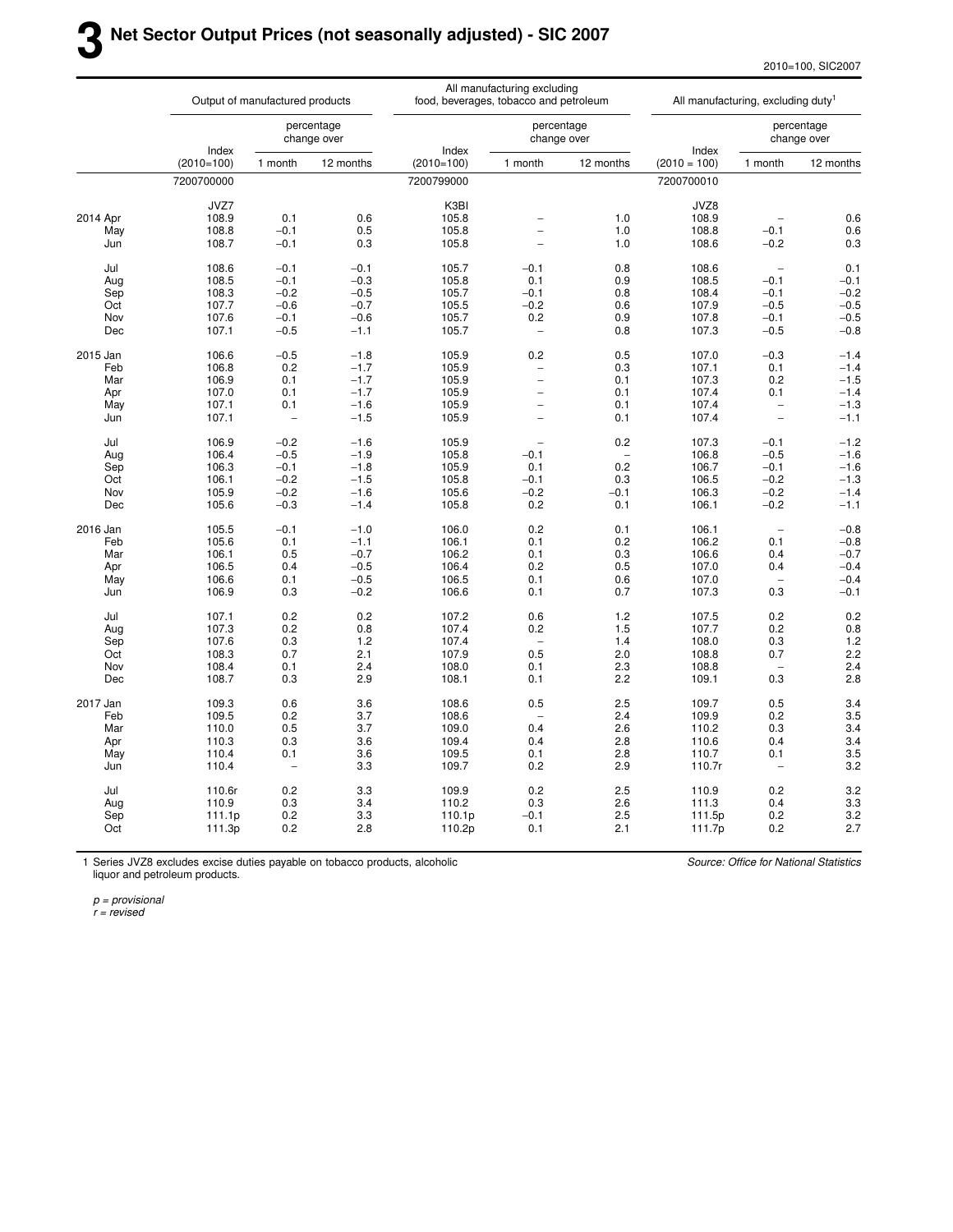## **4 Output Prices: Detailed by product (not seasonally adjusted) - SIC 2007**

|                                                                        |      |                                                |             |                    |             |                                 |             |                              |                          | 2010=100, SIC2007              |             |
|------------------------------------------------------------------------|------|------------------------------------------------|-------------|--------------------|-------------|---------------------------------|-------------|------------------------------|--------------------------|--------------------------------|-------------|
|                                                                        |      |                                                |             |                    |             |                                 |             | Percentage change<br>1 month |                          | Percentage change<br>12 months |             |
|                                                                        |      |                                                | 2017<br>Jun | 2017<br>Jul        | 2017<br>Aug | 2017<br>Sep                     | 2017<br>Oct | 2017<br>Sep                  | 2017<br>Oct              | 2017<br>Sep                    | 2017<br>Oct |
| Net sector                                                             |      |                                                |             |                    |             |                                 |             |                              |                          |                                |             |
| Output of manufactured products                                        | JVZ7 | 7200700000 110.4 110.6r 110.9 111.1p 111.3p    |             |                    |             |                                 |             | 0.2                          | 0.2                      | 3.3                            | 2.8         |
| All manufacturing, excluding duty                                      | JVZ8 | 7200700010 110.7r 110.9 111.3 111.5p 111.7p    |             |                    |             |                                 |             | 0.2                          | 0.2                      | 3.2                            | 2.7         |
| All manufacturing, excluding food,<br>beverages, tobacco and petroleum | K3BI | 7200799000 109.7 109.9 110.2 110.1p 110.2p     |             |                    |             |                                 |             | $-0.1$                       | 0.1                      | 2.5                            | 2.1         |
| <b>Gross Sector</b>                                                    |      |                                                |             |                    |             |                                 |             |                              |                          |                                |             |
| Food products, beverages and tobacco,<br>including duty                | K65A | 7111101280 114.9 115.2 115.4 115.5p 116.1p     |             |                    |             |                                 |             | 0.1                          | 0.5                      | 4.7                            | 4.6         |
| Food products                                                          | K37L | 7112100000 114.2 114.5 114.7 115.0p 115.7p     |             |                    |             |                                 |             | 0.3                          | 0.6                      | 5.5                            | 5.4         |
| Tobacco products, including duty                                       | K37Q | 7112120080 157.6 157.6 157.6 158.0p 158.0p     |             |                    |             |                                 |             | 0.3                          |                          | 4.1                            | 4.1         |
| Alcoholic beverages, including duty                                    | MC6A | 7229110080 112.5 B112.1 B112.0 B111.6pBl11.7pB |             |                    |             |                                 |             | $-0.4$                       | 0.1                      | 1.2                            | 1.3         |
| Soft drinks, mineral waters and<br>other bottled waters                | JU5C | 1107000000 104.3 B104.3 B104.7 B105.1pBI04.8pB |             |                    |             |                                 |             | 0.4                          | $-0.3$                   | 0.7                            | 1.1         |
| <b>Textiles</b>                                                        | K37R | 7112130000 113.1 113.1 113.1 113.1p 113.1p     |             |                    |             |                                 |             |                              | $\overline{\phantom{a}}$ | 1.7                            | 1.9         |
| Wearing apparel                                                        | K37S | 7112140000 114.7 114.6 115.0 114.9p 115.0p     |             |                    |             |                                 |             | $-0.1$                       | 0.1                      | 0.8                            | 0.9         |
| Leather and related products                                           | K37T | 7112150000 124.0 124.6 125.2 124.5p 124.6p     |             |                    |             |                                 |             | $-0.6$                       | 0.1                      | 1.9                            | 1.3         |
| Wood and products of wood and cork,<br>except furniture                | K37U | 7112160000 118.1 119.2 119.6                   |             |                    |             | 120.0p 120.2p                   |             | 0.3                          | 0.2                      | 5.2                            | 4.2         |
| Paper and paper products                                               | K37V | 7112170000                                     |             | 107.7 108.2 108.2  |             | 108.3p 108.8p                   |             | 0.1                          | 0.5                      | 1.4                            | 1.3         |
| Printing and recording services                                        | K37W | 7112180000                                     |             |                    |             | 102.6 102.9 103.2 103.4p 103.9p |             | 0.2                          | 0.5                      | 3.2                            | 2.4         |
| Coke and refined petroleum products,<br>including duty                 | K37Y | 7112190080                                     | 92.9        | 93.0               | 95.2        |                                 | 97.6p 98.0p | 2.5                          | 0.4                      | 8.2                            | 3.9         |
| Chemicals and chemical products                                        | K37Z | 7112200000                                     |             | 104.6 105.1r 105.7 |             | 106.0p 106.2p                   |             | 0.3                          | 0.2                      | 7.3                            | 5.9         |
| Basic pharmaceutical products and<br>pharmaceutical preparations       | K382 | 7112210000 107.6 108.2 108.3                   |             |                    |             | 108.3p 108.2p                   |             |                              | $-0.1$                   | $-0.6$                         | $-0.7$      |
| Rubber and plastic products                                            | K383 | 7112220000                                     |             |                    |             | 112.1 112.0 112.2 112.5p 112.7p |             | 0.3                          | 0.2                      | 2.5                            | 2.4         |
| Other non-metallic mineral products                                    | K384 | 7112230000 116.0 115.9 116.1 115.7p 115.6p     |             |                    |             |                                 |             | $-0.3$                       | $-0.1$                   | 1.8                            | 1.5         |
| Basic metals                                                           | K385 | 7112240000 106.6 107.7 109.3 111.5p 111.8p     |             |                    |             |                                 |             | 2.0                          | 0.3                      | 12.7                           | 11.0        |
| Fabricated metal products, except<br>machinery and equipment           | K386 | 7112250000 110.2 110.4 110.5 110.5p 110.7p     |             |                    |             |                                 |             | $\qquad \qquad -$            | 0.2                      | 3.5                            | 3.2         |
| Computer, electronic and optical products K387                         |      | 7112260000 102.0 102.5r 102.6 102.4p 102.7p    |             |                    |             |                                 |             | $-0.2$                       | 0.3                      | 3.1                            | 3.1         |
| Electrical equipment                                                   | K388 | 7112270000 106.8 106.8 107.0 107.0p 107.2p     |             |                    |             |                                 |             | $\qquad \qquad -$            | 0.2                      | 3.0                            | 3.0         |
| Machinery and equipment n.e.c.                                         | K389 | 7112280000 116.3 116.4 116.3 116.3p 116.5p     |             |                    |             |                                 |             | $\overline{a}$               | 0.2                      | 2.6                            | 2.2         |
| Motor vehicles, trailers and semi-trailers                             | K38A | 7112290000 105.8 106.2 106.8 106.6p 106.5p     |             |                    |             |                                 |             | $-0.2$                       | $-0.1$                   | 3.6                            | 2.5         |
| Other transport equipment                                              | K38B | 7112300000 113.8 113.7 113.7 113.6p 113.4p     |             |                    |             |                                 |             | $-0.1$                       | $-0.2$                   | 0.6                            |             |
| Furniture                                                              | K38C | 7112310000 113.0 113.1 113.4 113.7p 113.2p     |             |                    |             |                                 |             | 0.3                          | $-0.4$                   | 3.1                            | 2.6         |
| Other manufactured goods                                               | K38D | 7112320000 110.7 110.6 110.8 110.9p 110.8p     |             |                    |             |                                 |             | 0.1                          | $-0.1$                   | $-0.3$                         | $-0.4$      |
| Repair and installation services of<br>machinery and equipment         | K38E | 7112330000 127.6 127.1r 127.3 126.6p 126.8p    |             |                    |             |                                 |             | $-0.5$                       | 0.2                      | 1.6                            | 0.2         |

p = provisional

r = revised

Source: Office for National Statistics

B: These index values are considered less reliable mainly due to lack of market coverage.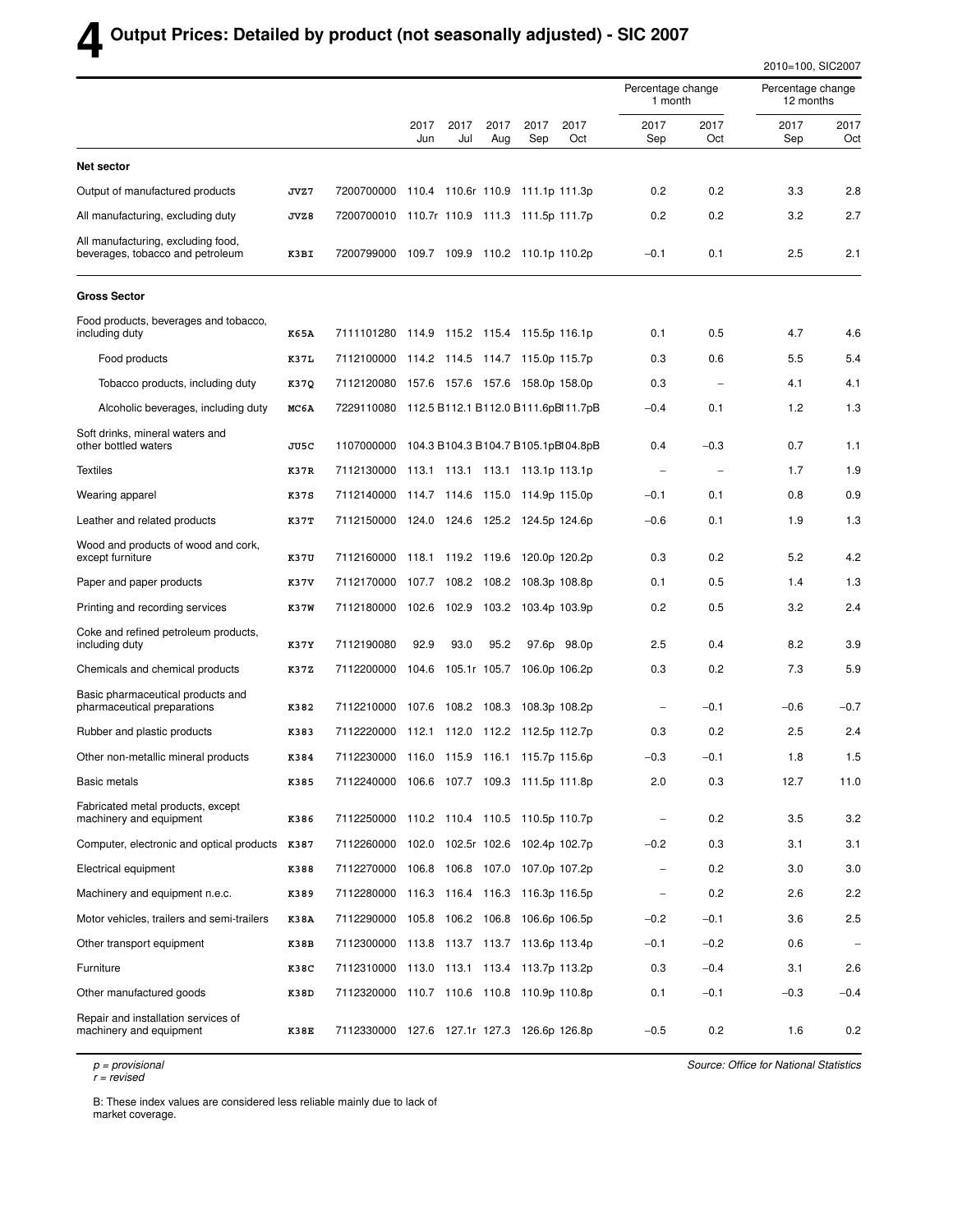## **5 Net Sector Input Prices, including Climate Change Levy<sup>1</sup> : Materials and Fuels puchased - SIC 2007**

|          |                       | All manufacturing        |                           |                       |                          |                           | All manufacturing excluding food, beverages, tobacco and petroleum industries |                          |                           |
|----------|-----------------------|--------------------------|---------------------------|-----------------------|--------------------------|---------------------------|-------------------------------------------------------------------------------|--------------------------|---------------------------|
|          |                       | not seasonally adjusted  |                           |                       | not seasonally adjusted  |                           |                                                                               | seasonally adjusted      |                           |
|          |                       |                          | percentage<br>change over |                       |                          | percentage<br>change over |                                                                               |                          | percentage<br>change over |
|          | Index<br>$(2010=100)$ | 1 month                  | 12 months                 | Index<br>$(2010=100)$ | 1 month                  | 12 months                 | Index<br>$(2010=100)$                                                         | 1 month                  | 12 months                 |
|          | 6207000050            |                          |                           | 6207990050            |                          |                           | 6207998950                                                                    |                          |                           |
|          | K646                  |                          |                           | K655                  |                          |                           | K658                                                                          |                          |                           |
| 2014 Apr | 112.3                 | $-0.9$                   | $-5.3$                    | 105.5                 | $-1.0$                   | $-5.0$                    | 105.1                                                                         | $-0.3$                   | $-4.8$                    |
| May      | 112.5                 | 0.2                      | $-3.9$                    | 105.0                 | $-0.5$                   | $-3.9$                    | 105.1                                                                         |                          | $-3.8$                    |
| Jun      | 111.4                 | $-1.0$                   | $-4.6$                    | 104.6                 | $-0.4$                   | $-3.5$                    | 105.1                                                                         | $\overline{a}$           | $-3.5$                    |
| Jul      | 109.5                 | $-1.7$                   | $-7.5$                    | 103.8                 | $-0.8$                   | $-5.2$                    | 104.8                                                                         | $-0.3$                   | $-4.8$                    |
| Aug      | 108.4                 | $-1.0$                   | $-7.5$                    | 104.3                 | 0.5                      | $-4.0$                    | 105.1                                                                         | 0.3                      | $-4.0$                    |
| Sep      | 107.5                 | $-0.8$                   | $-7.4$                    | 104.7                 | 0.4                      | $-2.7$                    | 105.5                                                                         | 0.4                      | $-2.8$                    |
| Oct      | 106.2                 | $-1.2$                   | $-8.1$                    | 105.2                 | 0.5                      | $-2.4$                    | 105.3                                                                         | $-0.2$                   | $-2.7$                    |
| Nov      | 105.4                 | $-0.8$                   | $-8.3$                    | 105.7                 | 0.5                      | $-1.7$                    | 105.4                                                                         | 0.1                      | $-2.1$                    |
| Dec      | 101.9                 | $-3.3$                   | $-11.6$                   | 104.7                 | $-0.9$                   | $-2.3$                    | 104.5                                                                         | $-0.9$                   | $-2.5$                    |
| 2015 Jan | 98.2                  | $-3.6$                   | $-14.1$                   | 103.4                 | $-1.2$                   | $-3.2$                    | 103.2                                                                         | $-1.2$                   | $\overline{\phantom{a}}$  |
| Feb      | 98.4                  | 0.2                      | $-13.5$                   | 102.1                 | $-1.3$                   | $-4.0$                    | 101.6                                                                         | $-1.6$                   | $-4.0$                    |
| Mar      | 98.5                  | 0.1                      | $-13.1$                   | 101.9                 | $-0.2$                   | $-4.4$                    | 100.9                                                                         | $-0.7$                   | $-4.3$                    |
| Apr      | 99.8                  | 1.3                      | $-11.1$                   | 101.5                 | $-0.4$                   | $-3.8$                    | 101.0                                                                         | 0.1                      | $-3.9$                    |
|          | 99.1                  | $-0.7$                   | $-11.9$                   | 100.8                 | $-0.7$                   | $-4.0$                    | 100.8                                                                         | $-0.2$                   | $-4.1$                    |
| May      | 96.9                  |                          | $-13.0$                   | 99.9                  |                          | $-4.5$                    | 100.2                                                                         |                          |                           |
| Jun      |                       | $-2.2$                   |                           |                       | $-0.9$                   |                           |                                                                               | $-0.6$                   | $-4.7$                    |
| Jul      | 95.5                  | $-1.4$                   | $-12.8$                   | 98.9                  | $-1.0$                   | $-4.7$                    | 99.8                                                                          | $-0.4$                   | $-4.8$                    |
| Aug      | 92.6                  | $-3.0$                   | $-14.6$                   | 97.9                  | $-1.0$                   | $-6.1$                    | 98.4                                                                          | $-1.4$                   | $-6.4$                    |
| Sep      | 93.1                  | 0.5                      | $-13.4$                   | 98.7                  | 0.8                      | $-5.7$                    | 99.0                                                                          | 0.6                      | $-6.2$                    |
| Oct      | 93.1                  | $\overline{a}$           | $-12.3$                   | 98.0                  | $-0.7$                   | $-6.8$                    | 97.7                                                                          | $-1.3$                   | $-7.2$                    |
| Nov      | 91.6                  | $-1.6$                   | $-13.1$                   | 96.7                  | $-1.3$                   | $-8.5$                    | 96.2                                                                          | $-1.5$                   | $-8.7$                    |
| Dec      | 91.3                  | $-0.3$                   | $-10.4$                   | 97.8                  | 1.1                      | $-6.6$                    | 97.3                                                                          | 1.1                      | $-6.9$                    |
| 2016 Jan | 90.1                  | $-1.3$                   | $-8.2$                    | 98.0                  | 0.2                      | $-5.2$                    | 97.6                                                                          | 0.3                      | $-5.4$                    |
| Feb      | 90.5                  | 0.4                      | $-8.0$                    | 98.5                  | 0.5                      | $-3.5$                    | 98.2                                                                          | 0.6                      | $-3.3$                    |
| Mar      | 92.0                  | 1.7                      | $-6.6$                    | 99.0                  | 0.5                      | $-2.8$                    | 98.4                                                                          | 0.2                      | $-2.5$                    |
| Apr      | 92.7                  | 0.8                      | $-7.1$                    | 99.3                  | 0.3                      | $-2.2$                    | 99.2                                                                          | 0.8                      | $-1.8$                    |
| May      | 94.8                  | 2.3                      | $-4.3$                    | 98.9                  | $-0.4$                   | $-1.9$                    | 99.5                                                                          | 0.3                      | $-1.3$                    |
| Jun      | 96.4                  | 1.7                      | $-0.5$                    | 99.6                  | 0.7                      | $-0.3$                    | 100.2                                                                         | 0.7                      |                           |
| Jul      | 99.5                  | 3.2                      | 4.2                       | 103.9                 | 4.3                      | 5.1                       | 104.5                                                                         | 4.3                      | 4.7                       |
| Aug      | 99.8                  | 0.3                      | 7.8                       | 104.1                 | 0.2                      | 6.3                       | 104.5                                                                         | $\overline{\phantom{0}}$ | 6.2                       |
| Sep      | 100.2                 | 0.4                      | 7.6                       | 103.9                 | $-0.2$                   | 5.3                       | 104.2                                                                         | $-0.3$                   | 5.3                       |
| Oct      | 104.6                 | 4.4                      | 12.4                      | 107.9                 | 3.8                      | 10.1                      | 107.5                                                                         | 3.2                      | 10.0                      |
| Nov      | 104.0                 | $-0.6$                   | 13.5                      | 107.6                 | $-0.3$                   | 11.3                      | 107.1                                                                         | $-0.4$                   | 11.3                      |
| Dec      | 106.5                 | 2.4                      | 16.6                      | 107.9                 | 0.3                      | 10.3                      | 107.5                                                                         | 0.4                      | 10.5                      |
| 2017 Jan | 108.0                 | 1.4                      | 19.9                      | 109.6                 | 1.6                      | 11.8                      | 109.0                                                                         | 1.4                      | 11.7                      |
| Feb      | 108.0                 | $\overline{\phantom{0}}$ | 19.3                      | 109.6                 | $\overline{\phantom{a}}$ | 11.3                      | 109.2                                                                         | 0.2                      | 11.2                      |
| Mar      | 107.5                 | $-0.5$                   | 16.8                      | 109.7                 | 0.1                      | 10.8                      | 109.2                                                                         | $\overline{\phantom{0}}$ | 11.0                      |
| Apr      | 106.9                 | $-0.6$                   | 15.3                      | 108.8                 | $-0.8$                   | 9.6                       | 109.0                                                                         | $-0.2$                   | 9.9                       |
| May      | 106.3                 | $-0.6$                   | 12.1                      | 108.7                 | $-0.1$                   | 9.9                       | 109.4                                                                         | 0.4                      | 9.9                       |
| Jun      | 105.9                 | $-0.4$                   | 9.9                       | 109.4                 | 0.6                      | 9.8                       | 109.4r                                                                        | $\overline{\phantom{0}}$ | 9.2                       |
|          |                       |                          |                           |                       |                          |                           |                                                                               |                          |                           |
| Jul      | 105.9r                | $\overline{\phantom{a}}$ | 6.4                       | 109.3r                | $-0.1$                   | 5.2                       | 109.3r                                                                        | $-0.1$                   | 4.6                       |
| Aug      | 108.1                 | 2.1                      | 8.3                       | 111.1                 | 1.6                      | 6.7                       | 111.1                                                                         | 1.6                      | 6.3                       |
| Sep      | 108.3p                | 0.2                      | 8.1                       | 110.7p                | $-0.4$                   | 6.5                       | 110.7p                                                                        | $-0.4$                   | 6.2                       |
| Oct      | 109.4p                | 1.0                      | 4.6                       | 111.3p                | 0.5                      | 3.2                       | 111.3p                                                                        | 0.5                      | 3.5                       |
|          |                       |                          |                           |                       |                          |                           |                                                                               |                          |                           |

1 The Climate Change Levy was introduced in April 2001.

Source: Office for National Statistics

p = provisional

r = revised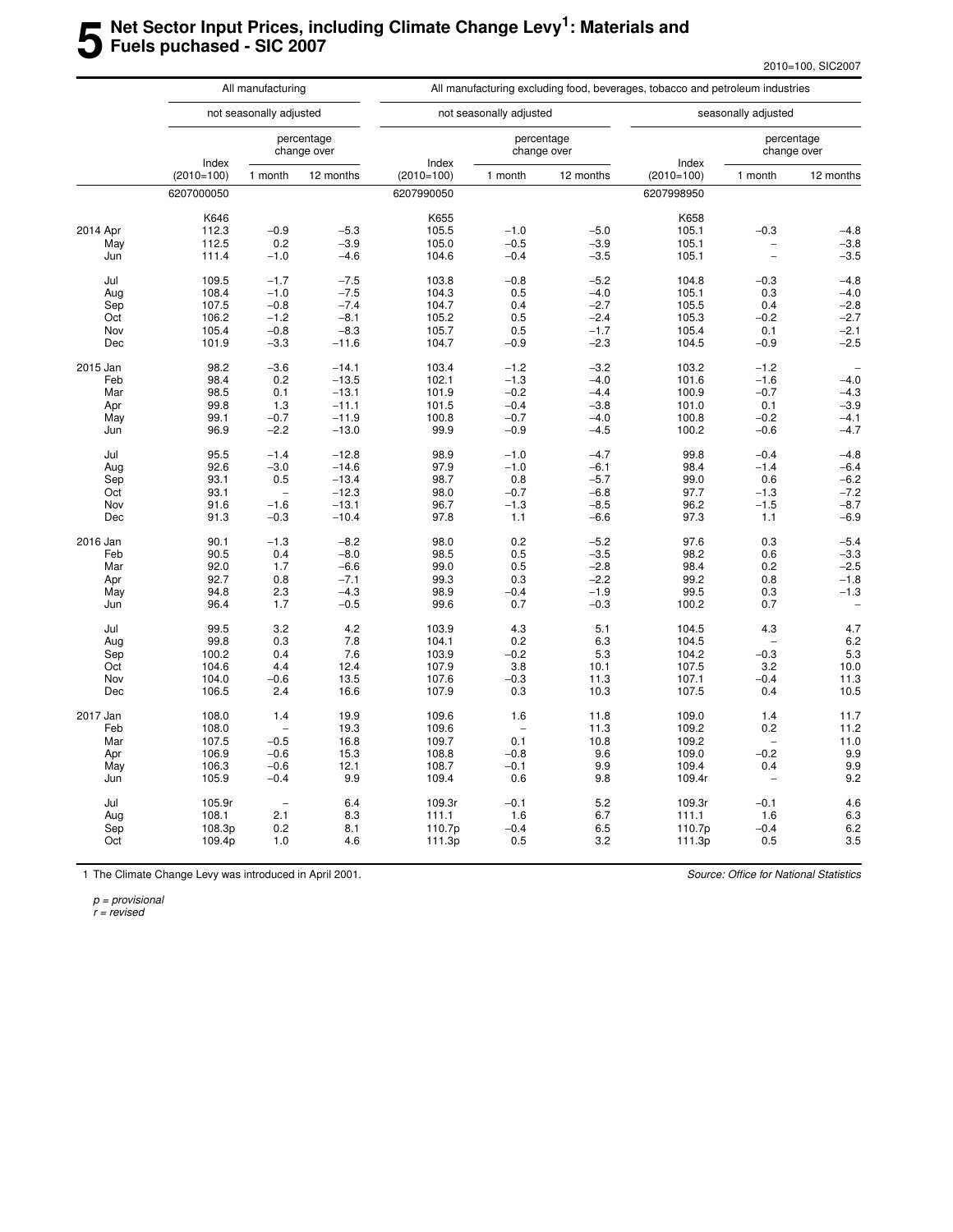## **6** Input Prices, excluding Climate Change Levy<sup>1</sup>: Materials and Fuels<br>**6** purchased by selected industries (not seasonally adjusted) - SIC 20 **purchased by selected industries (not seasonally adjusted) - SIC 2007**

2010=100, SIC2007

|                                                                                        |             |                                                  |                     |                    |             |                                  |               | % change<br>1 month               |             | % change<br>12 months |             |
|----------------------------------------------------------------------------------------|-------------|--------------------------------------------------|---------------------|--------------------|-------------|----------------------------------|---------------|-----------------------------------|-------------|-----------------------|-------------|
|                                                                                        |             |                                                  | 2017<br>Jun         | 2017<br>Jul        | 2017<br>Aug | 2017<br>Sep                      | 2017<br>Oct   | 2017<br>Sep                       | 2017<br>Oct | 2017<br>Sep           | 2017<br>Oct |
| <b>Gross sector</b>                                                                    |             |                                                  |                     |                    |             |                                  |               |                                   |             |                       |             |
| Other mining & quarrying products <sup>2</sup>                                         | MC3K        | 6107208000                                       | 118.0 117.8         |                    | 118.4       | 117.7p 118.1p                    |               | $-0.6$                            | 0.3         | 2.8                   | 1.0         |
| Manufacture of food products, beverages, tobacco                                       | MC35        | 6107110120 117.4r 117.4 118.1                    |                     |                    |             | 117.5p 117.9p                    |               | $-0.5$                            | 0.3         | 5.7                   | 4.3         |
| Preserved meat & meat products                                                         | MC3V        | 6107310100                                       |                     | 119.1 119.3r 120.3 |             |                                  | 119.4p 119.6p | $-0.7$                            | 0.2         | 5.9                   | 4.6         |
| Fish, crustaceans, molluscs, fruit & vegetables                                        | MB4X        | 6107310230                                       | 121.0r 120.9r 120.1 |                    |             |                                  | 118.5p 119.1p | $-1.3$                            | 0.5         | 6.2                   | 4.2         |
| Vegetable & animal oils and fats                                                       | MC3W        | 6107310400                                       | 123.4 123.2 123.3   |                    |             | 122.9p 123.7p                    |               | $-0.3$                            | 0.7         | 2.8                   | 1.8         |
| Dairy products                                                                         | MC3X        | 6107310500                                       | 120.9               | 121.2 122.7        |             |                                  | 121.4p 122.0p | $-1.1$                            | 0.5         | 7.9                   | 6.6         |
| Grain mill products, starches & starch products                                        | MC3Y        | 6107310600                                       | 117.4               | 117.4 118.4        |             | 117.4p 117.8p                    |               | $-0.8$                            | 0.3         | 5.7                   | 4.3         |
| Bakery & farinaceous products                                                          | MC3Z        | 6107310700 113.5 113.5 113.9                     |                     |                    |             | 114.0p 114.6p                    |               | 0.1                               | 0.5         | 5.3                   | 3.9         |
| Other food products                                                                    | MB4Y        | 6107310800                                       | 114.0               | 114.2 114.7        |             |                                  | 114.8p 115.2p | 0.1                               | 0.3         | 6.1                   | 4.7         |
| Animal feeds                                                                           | MC42        | 6107310900                                       | 116.8               | 116.7 117.3        |             | 116.7p 117.0p                    |               | $-0.5$                            | 0.3         | 4.4                   | 3.1         |
| Alcoholic Beverages                                                                    | <b>MB55</b> | 6107411016 110.9 110.9 111.5                     |                     |                    |             | 111.4p 111.6p                    |               | $-0.1$                            | 0.2         | 3.8                   | 2.2         |
| Soft drinks; mineral waters & other bottled waters                                     | MC4D        | 6107411070                                       | 111.0               | 111.2 111.5        |             |                                  | 111.8p 112.1p | 0.3                               | 0.3         | 4.7                   | 3.6         |
| Tobacco products                                                                       | MC3M        | 6107212000                                       | 148.2               | 148.3 148.7        |             | 149.5p 149.9p                    |               | 0.5                               | 0.3         | 2.4                   | 1.8         |
| Manufacture of textiles & textile products; clothing                                   | MC36        | 6107113140  112.5  112.7r  113.2                 |                     |                    |             | 113.1p 113.3p                    |               | $-0.1$                            | 0.2         | 3.6                   | 2.4         |
| <b>Textiles</b>                                                                        | MB4P        | 6107213000                                       | 111.6               | 111.8r 112.4       |             |                                  | 112.4p 112.6p | $\hspace{1.0cm} - \hspace{1.0cm}$ | 0.2         | 4.6                   | 3.1         |
| Wearing apparel                                                                        | MC3N        | 6107214000                                       | 113.9               | 113.9 114.4        |             | 114.1p 114.3p                    |               | $-0.3$                            | 0.2         | 2.2                   | 1.5         |
| Manufacture of leather & related products                                              | MC30        | 6107215000                                       |                     |                    |             | 115.2 115.4 116.4 116.4p 116.4p  |               | ۰                                 |             | 4.6                   | 3.4         |
| Manufacture of wood & wood products                                                    | MC3P        | 6107216000                                       |                     |                    |             | 115.6 116.2r 116.7 117.0p 117.5p |               | 0.3                               | 0.4         | 5.3                   | 4.0         |
| Manufacture of pulp, paper & paper products,<br>recording media & printing services    | MC39        | 6107117180                                       | 108.8               | 109.1r 109.4       |             |                                  | 109.8p 110.3p | 0.4                               | 0.5         | 3.7                   | 2.8         |
| Pulp, paper & paper products                                                           | MB4Q        | 6107217000                                       | 108.8               | 109.0              | 109.5       |                                  | 110.0p 110.7p | 0.5                               | 0.6         | 4.3                   | 3.4         |
| Printing & recording services                                                          | MC3Q        | 6107218000                                       | 108.8               | 109.1              | 109.3       |                                  | 109.5p 110.0p | 0.2                               | 0.5         | 2.8                   | 2.3         |
| Manufacture of coke & refined petroleum products                                       | MC3R        | 6107219000                                       | 78.8                | 78.9               | 83.8        | 87.7p                            | 90.3p         | 4.7                               | 3.0         | 15.9                  | 8.8         |
| Manufacture of chemicals, chemical products &<br>man-made fibres                       | MC3B        | 6107120000                                       | 105.9               | 106.3r 107.5       |             |                                  | 108.1p 108.4p | 0.6                               | 0.3         | 8.9                   | 6.4         |
| Paints, varnishes & similar coatings, printing<br>ink & mastics                        | MC43        | 6107320300 107.9 108.4r 109.4 109.7p 109.9p      |                     |                    |             |                                  |               | 0.3                               | 0.2         | 7.7                   | 5.6         |
| Soaps, detergents, cleaning & polishing preparations<br>perfumes & toilet preparations | MC44        | 6107320400                                       | 108.0               | 108.2r 108.8       |             |                                  | 108.8p 109.1p | $\overline{\phantom{a}}$          | 0.3         | 4.0                   | 3.0         |
| Other chemical products                                                                | MC45        | 6107320500 107.5                                 |                     | 107.8r 108.8       |             |                                  | 109.4p 109.7p | 0.6                               | 0.3         | 6.7                   | 4.5         |
| Industrial gases; other basic inorganic chemicals;<br>fertilisers & nitrogen compounds | MC4E        | 6107420910 108.1                                 |                     | 108.2r 109.4       |             |                                  | 109.8p 110.1p | 0.4                               | 0.3         | 7.4                   | 4.7         |
| Petrochemicals & man made fibres                                                       | MC4F        | 6107420920 104.8                                 |                     | 105.4r 106.6       |             |                                  | 107.3p 107.5p | 0.7                               | 0.2         | 10.3                  | 7.4         |
| Dyes & pigments: pesticides &<br>other agrochemical products                           | MC4G        | 6107420930 105.6 106.1r 108.9                    |                     |                    |             |                                  | 109.8p 110.4p | 0.8                               | 0.5         | 9.7                   | 6.5         |
| Manufacture of basic pharmaceutical products<br>& pharmaceutical preparations          | MC3S        | 6107221000                                       | 106.9               | 107.3 107.9        |             |                                  | 108.0p 108.1p | 0.1                               | 0.1         | 3.0                   | 1.8         |
| Manufacture of rubber & plastic products                                               | MB4R        | 6107222000                                       | 108.4               | 108.8r 109.7       |             |                                  | 110.0p 110.3p | 0.3                               | 0.3         | 7.3                   | 5.3         |
| Manufacture of cement, lime & plaster                                                  | MC46        | 6107323560 114.9 114.9 115.5                     |                     |                    |             | 115.4p 115.8p                    |               | $-0.1$                            | 0.3         | 4.4                   | 2.4         |
| Manufacture of glass, refractory, clay, other porcelain,<br>ceramic stone products     | MB4Z        | 6107323990  111.1  111.2r  112.3  112.3p  112.6p |                     |                    |             |                                  |               |                                   | 0.3         | 5.5                   | 3.1         |

1 Climate Change Levy is excluded from the detailed industry input index, (see background notes of this Statistical Bulletin for more detail).

Source: Office for National Statistics

2 Indices includes the Aggregate Levy which was introduced in April 2002.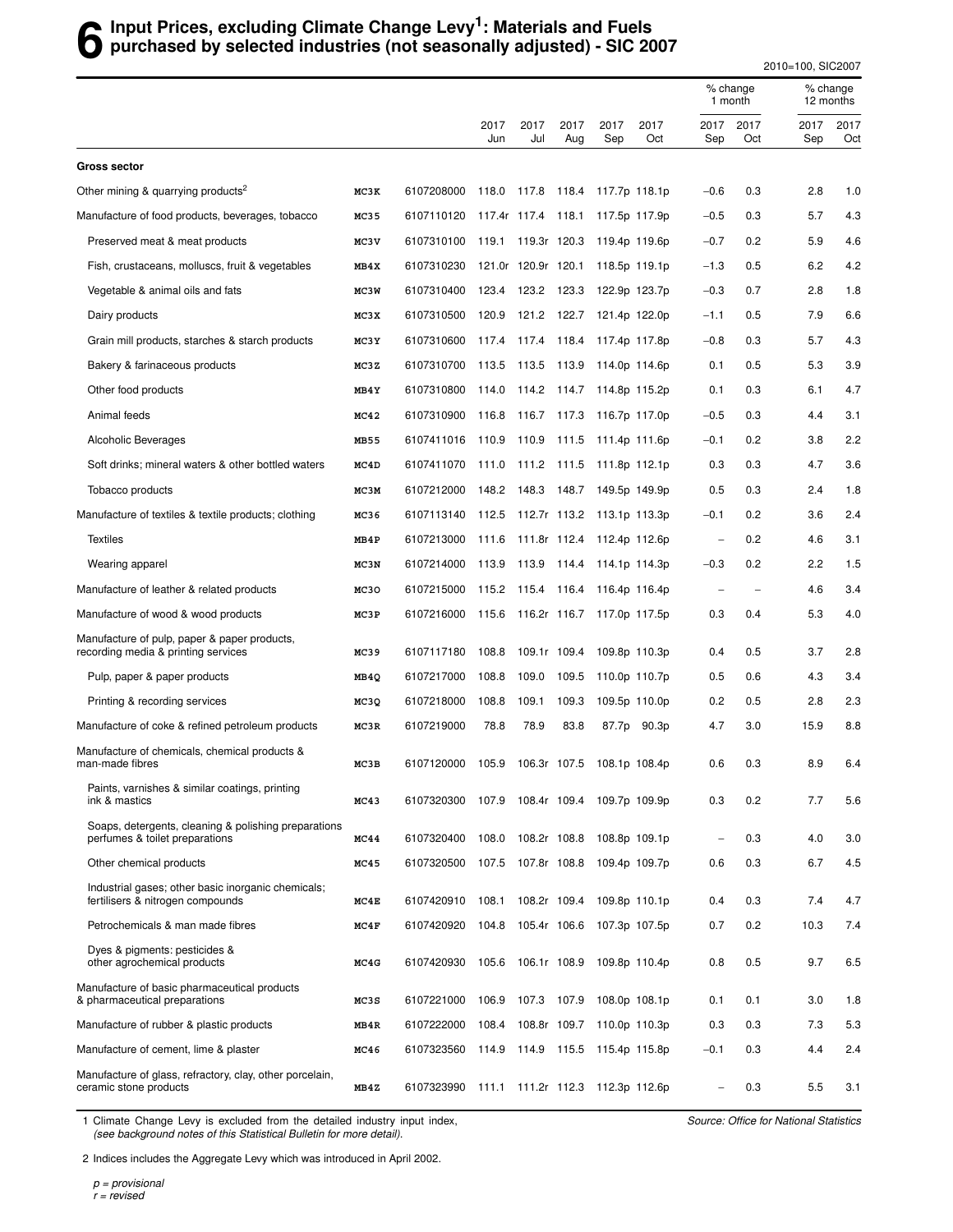## **6** Input Prices, excluding Climate Change Levy<sup>1</sup>: Materials and Fuels<br>
purchased by selected industries (not seasonally adjusted) - SIC 20 **purchased by selected industries (not seasonally adjusted) - SIC 2007**

continued 2010=100, SIC2007

|                                                                                      |      |            |             |                   |              |                            |               |             | % change<br>1 month |             | % change<br>12 months |
|--------------------------------------------------------------------------------------|------|------------|-------------|-------------------|--------------|----------------------------|---------------|-------------|---------------------|-------------|-----------------------|
|                                                                                      |      |            | 2017<br>Jun | 2017<br>Jul       | 2017<br>Aug  | 2017<br>Sep                | 2017<br>Oct   | 2017<br>Sep | 2017<br>Oct         | 2017<br>Sep | 2017<br>Oct           |
| Manufacture of basic metals & fabricated products                                    | MC3F | 6107124250 | 106.3       | 106.8             | 108.7        |                            | 109.9p 110.4p | 1.1         | 0.5                 | 9.7         | 7.3                   |
| Basic iron, steel & alloys: tubes, pipes, hollow profiles                            | MC47 | 6107324130 | 105.1       | 105.7             | 108.1        |                            | 110.2p 110.8p | 1.9         | 0.5                 | 13.4        | 10.2                  |
| Other basic metals & casting                                                         | MB52 | 6107324450 | 103.1       | 103.5             | 106.1        |                            | 107.6p 108.5p | 1.4         | 0.8                 | 10.1        | 7.1                   |
| Weapons & ammunition                                                                 | MC48 | 6107325400 | 108.3       | 108.3             | 108.8        |                            | 108.8p 109.2p |             | 0.4                 | 3.3         | 2.6                   |
| Fabricated metal products, excluding machinery<br>& equipment & weapons & ammunition | MB53 | 6107325990 | 108.0       | 108.5             | 110.0        |                            | 111.0p 111.3p | 0.9         | 0.3                 | 8.8         | 6.8                   |
| Manufacture of computer, electronic and optical<br>products, electrical equipment    | MC3G | 6107126270 | 109.8       | 109.9             | 110.6        | 110.4p 110.6p              |               | $-0.2$      | 0.2                 | 4.5         | 3.0                   |
| Computer, electronic & optical products                                              | MB4S | 6107226000 | 110.1       | 110.2 110.7       |              |                            | 110.2p 110.5p | $-0.5$      | 0.3                 | 3.8         | 2.4                   |
| Electrical equipment                                                                 | MB4T | 6107227000 | 109.4       |                   |              | 109.6r 110.5 110.6p 110.8p |               | 0.1         | 0.2                 | 5.6         | 3.9                   |
| Manufacture of machinery & equipment n.e.c                                           | MB4U | 6107228000 |             | 110.7 111.0 111.8 |              | 112.0p 112.2p              |               | 0.2         | 0.2                 | 5.4         | 3.9                   |
| Manufacturing of motor vehicles & other<br>transport equipment                       | MC3I | 6107129300 | 108.4       |                   | 108.7r 109.4 | 109.1p 109.4p              |               | $-0.3$      | 0.3                 | 4.5         | 3.0                   |
| Motor vehicles, trailers & semi trailers                                             | MB4V | 6107229000 | 106.5       | 106.9r 107.6      |              |                            | 107.4p 107.6p | $-0.2$      | 0.2                 | 5.1         | 3.6                   |
| Ships & boats                                                                        | MC49 | 6107330100 | 112.0       | 112.1             | 112.6        |                            | 112.8p 113.1p | 0.2         | 0.3                 | 4.2         | 3.1                   |
| Aircraft & spacecraft & related machinery                                            | MC4A | 6107330300 | 115.5       | 115.4r 115.9      |              |                            | 115.5p 115.9p | $-0.3$      | 0.3                 | 2.8         | 1.0                   |
| Other transport equipment                                                            | MB54 | 6107330990 | 109.5       | 109.8 110.2       |              | 110.5p 110.7p              |               | 0.3         | 0.2                 | 3.1         | 2.3                   |
| Manufacture of other manufactured goods n.e.c                                        | MC3J | 6107131330 | 114.1       | 114.2r 114.9      |              |                            | 114.7p 115.0p | $-0.2$      | 0.3                 | 4.3         | 2.5                   |
| Furniture                                                                            | MC3T | 6107231000 | 111.1       |                   |              | 111.6r 112.4 112.8p 113.1p |               | 0.4         | 0.3                 | 5.9         | 4.5                   |
| Other manufacturing                                                                  | MB4W | 6107232000 | 111.3       | 111.4 112.1       |              | 111.8p 112.1p              |               | $-0.3$      | 0.3                 | 4.1         | 2.7                   |
| Repair of maintenance of ships & boats                                               | MC4H | 6107433150 | 112.9       | 112.9             | 113.4        | 113.4p 113.8p              |               | L.          | 0.4                 | 3.8         | 2.8                   |
| Repair & maintenance services of aircraft & spacecraft                               | MC4I | 6107433160 | 128.2       | 127.5r 127.9      |              |                            | 126.7p 127.2p | $-0.9$      | 0.4                 | 1.9         | $-0.9$                |
| Other repair; installation                                                           | MB56 | 6107433990 |             | 109.5 109.7 110.3 |              | 110.2p 110.4p              |               | $-0.1$      | 0.2                 | 4.3         | 2.8                   |

1 Climate Change Levy is excluded from the detailed industry input index, (see background notes of this Statistical Bulletin for more detail).

Source: Office for National Statistics

2 Indices includes the Aggregate Levy which was introduced in April 2002.

p = provisional r = revised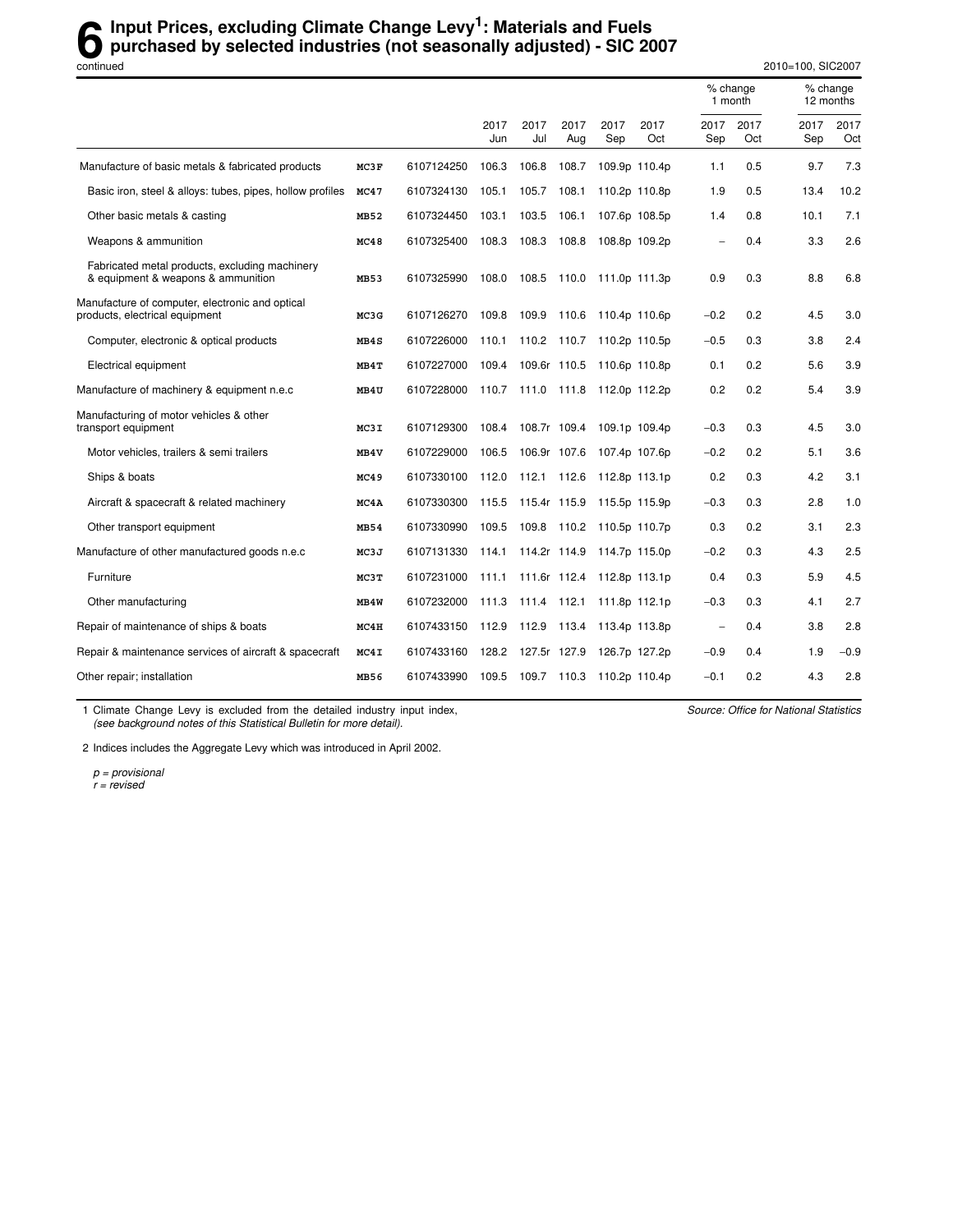## **7 Input Prices: detailed by commodity (not seasonally adjusted) - SIC 2007**

2010=100, SIC2007

|                                                                                           |                  |            |             |             |             |             |                    |                          | % change<br>1 month      |             | % change<br>12 months |  |
|-------------------------------------------------------------------------------------------|------------------|------------|-------------|-------------|-------------|-------------|--------------------|--------------------------|--------------------------|-------------|-----------------------|--|
|                                                                                           |                  |            | 2017<br>Jun | 2017<br>Jul | 2017<br>Aug | 2017<br>Sep | 2017<br>Oct        | 2017<br>Sep              | 2017<br>Oct              | 2017<br>Sep | 2017<br>Oct           |  |
| Fuel incl. CCL <sup>1</sup>                                                               | K647             | 6207000060 | 111.6       | 110.6       | 111.8       | 113.6p      | 115.7 <sub>p</sub> | 1.6                      | 1.8                      | 6.3         | 2.7                   |  |
| Domestic coal & lignite incl. CCL                                                         | MC78             | 7167205005 | 129.8       | 124.1r      | 124.1       |             | 124.1p 124.1p      | -                        | $\overline{\phantom{0}}$ | 21.1        | $-9.3$                |  |
| Imported coal & lignite incl.CCL                                                          | MC8U             | 7169205005 | 134.0       | 140.2       | 114.2       |             | 114.2p 114.2p      | -                        |                          | 43.5        | 21.7                  |  |
| Electricity incl. CCL                                                                     | MC8F             | 7167335105 | 119.6       | 118.4       | 117.8       | 118.8p      | 122.2p             | 0.8                      | 2.9                      | 1.3         | 3.1                   |  |
| Gas incl. CCL                                                                             | MC <sub>8H</sub> | 7167335235 | 97.3        | 96.6        | 101.4       |             | 104.5p 104.7p      | 3.1                      | 0.2                      | 16.1        | 1.8                   |  |
| Fuel excl. CCL                                                                            | K645             | 6207000020 | 111.0       | 110.2       | 111.7       |             | 113.0p 115.2p      | 1.2                      | 1.9                      | 6.1         | 2.6                   |  |
| Domestic coal & lignite excl. CCL                                                         | MC77             | 7167205000 | 131.3       | 125.0r      | 125.0       | 125.0p      | 125.0p             |                          |                          | 23.5        | $-10.2$               |  |
| Imported coal & lignite excl.CCL                                                          | MC8T             | 7169205000 | 134.6       | 141.0       | 114.6       | 114.5p      | 114.6p             | $-0.1$                   | 0.1                      | 44.8        | 22.2                  |  |
| Electricity excl. CCL                                                                     | MC8E             | 7167335100 | 119.3       | 118.0       | 117.6       | 118.5p      | 122.1p             | 0.8                      | 3.0                      | 1.3         | 3.5                   |  |
| Gas excl. CCL                                                                             | MC8G             | 7167335230 | 96.6        | 96.7        | 102.0       | 104.1p      | 104.0p             | 2.1                      | $-0.1$                   | 15.8        | 1.0                   |  |
| Crude petroleum oils & metal ores                                                         | MC4P             | 6207008700 | 73.7        | 73.8        | 79.2        | 83.5p       | 86.4p              | 5.4                      | 3.5                      | 17.4        | 9.9                   |  |
| Domestic crude oil & metal ores                                                           | MC79             | 7167206070 | 70.1        | 71.0        | 77.0        | 82.3p       | 84.1p              | 6.9                      | 2.2                      | 19.8        | 8.4                   |  |
| Imported crude oil & metal ores                                                           | MC8V             | 7169206070 | 75.4        | 75.1        | 80.3        | 84.0p       | 87.5p              | 4.6                      | 4.2                      | 16.2        | 10.6                  |  |
| Food manufacturing:                                                                       |                  |            |             |             |             |             |                    |                          |                          |             |                       |  |
| Home produced food materials                                                              | MB57             | 6207008100 | 124.6r      | 125.2r      | 126.3       | 123.9p      | 123.9p             | $-1.9$                   |                          | 9.5         | 8.1                   |  |
| Agricultural crop products                                                                | MC74             | 7167201000 | 124.5       | 125.2       | 126.9       | 124.7p      | 124.6p             | $-1.7$                   | $-0.1$                   | 9.6         | 8.4                   |  |
| Fish & other fish products                                                                | MC76             | 7167203000 | 125.9r      | 125.1r      | 117.3       | 111.8p      | 112.9p             | $-4.7$                   | 1.0                      | 7.7         | 3.8                   |  |
| Imported food materials                                                                   | MC40             | 6207008600 | 122.1       | 121.0       | 121.8       |             | 120.9p 122.2p      | $-0.7$                   | 1.1                      | 4.6         | 1.5                   |  |
| Agricultural crop products                                                                | MC8Q             | 7169201000 | 126.8       | 124.9r      | 127.5       | 125.0p      | 126.8p             | $-2.0$                   | 1.4                      | 0.7         | $-1.3$                |  |
| Fish & fish products                                                                      | MC8S             | 7169203000 | 171.3       | 169.5       | 169.9       |             | 167.1p 167.9p      | $-1.6$                   | 0.5                      | 8.7         | 2.1                   |  |
| Meat & meat products                                                                      | MC9F             | 7169310100 | 114.3       | 114.2       | 113.1       |             | 113.7p 113.9p      | 0.5                      | 0.2                      | 10.7        | 6.2                   |  |
| Processed fish & fish products;<br>fruit & vegatables                                     | MC9G             | 7169310230 | 129.9       | 129.2       | 129.6       | 129.6p      | 130.2p             | $\overline{\phantom{0}}$ | 0.5                      | 10.1        | 5.1                   |  |
| Vegetable, animal oils & fats                                                             | MC9H             | 7169310400 | 104.1       | 104.1       | 103.0       | 103.8p      | 106.4p             | 0.8                      | 2.5                      | 0.8         | $-1.4$                |  |
| Dairy products                                                                            | MC9I             | 7169310500 | 113.7       | 113.6       | 112.7       | 113.2p      | 113.4p             | 0.4                      | 0.2                      | 9.7         | 6.0                   |  |
| Grain mill products & starches                                                            | MC9J             | 7169310600 | 123.0       | 122.7       | 122.1       |             | 122.4p 123.0p      | 0.2                      | 0.5                      | 9.0         | 4.9                   |  |
| Bakery & farinaceous products                                                             | MC9K             | 7169310700 | 117.5       | 117.4       | 116.5       |             | 117.0p 117.3p      | 0.4                      | 0.3                      | 9.6         | 5.8                   |  |
| Other food products                                                                       | MC9L             | 7169310800 | 120.3       | 120.0       | 119.5       |             | 119.7p 120.2p      | 0.2                      | 0.4                      | 8.4         | 4.6                   |  |
| Prepared animal feeds                                                                     | MC9M             | 7169310900 | 118.0       | 117.8       | 117.1       |             | 117.5p 117.9p      | 0.3                      | 0.3                      | 9.3         | 5.4                   |  |
| Other home produced materials                                                             | MC4J             | 6207008200 | 120.7       | 121.0       | 121.0       |             | 120.3p 120.3p      | $-0.6$                   | $\overline{\phantom{a}}$ | 2.1         | 2.0                   |  |
| Forestry products                                                                         | MC75             | 7167202000 | 160.1       | 160.1       | 160.1       |             | 160.1p 160.1p      | $\overline{a}$           | $\overline{\phantom{0}}$ | 10.1        | 10.1                  |  |
| Other mining & quarrying products                                                         | MC7A             | 7167208000 | 119.0       | 119.4       | 119.4       |             | 118.4p 118.4p      | $-0.8$                   | $\overline{\phantom{0}}$ | 2.2         | 2.0                   |  |
| Water collection, treatment & supply                                                      | MC7R             | 7167236000 | 115.7       | 115.7       | 115.7       |             | 115.7p 115.7p      | $\qquad \qquad -$        | $\qquad \qquad -$        | $-0.4$      | $-0.4$                |  |
| Imported metals                                                                           | MC4K             | 6207008300 | 107.8       | 107.7       | 112.7       |             | 113.8p 114.1p      | 1.0                      | 0.3                      | 18.0        | 12.3                  |  |
| Basic iron, steel & ferro alloys,<br>tubes & pipes                                        | MC9S             | 7169324130 | 110.5       | 112.6       | 119.9       |             | 121.8p 121.0p      | 1.6                      | $-0.7$                   | 24.0        | 16.0                  |  |
| Other basic metals & casting                                                              | MC9T             | 7169324450 | 106.4       | 105.3       | 109.2       |             | 109.8p 110.6p      | 0.5                      | 0.7                      | 15.0        | 10.4                  |  |
| Imported chemicals                                                                        | MC4L             | 6207008400 | 110.6       | 110.9       | 112.6       |             | 112.1p 111.8p      | $-0.4$                   | $-0.3$                   | 6.1         | 2.9                   |  |
| Paints, varnishes & coatings, printing<br>inks & other mastics                            | MC9N             | 7169320300 | 111.0       | 111.7       | 114.2       |             | 113.1p 112.9p      | $-1.0$                   | $-0.2$                   | 7.1         | 3.4                   |  |
| Soap, detergents, cleaning &<br>polishing preparations, perfumes &<br>toilet preparations | MC90             | 7169320400 | 106.9       | 106.9       | 109.0       |             | 108.1p 107.9p      | $-0.8$                   | $-0.2$                   | 3.2         | 0.4                   |  |

1 The Climate Change Levy was introduced in April 2001.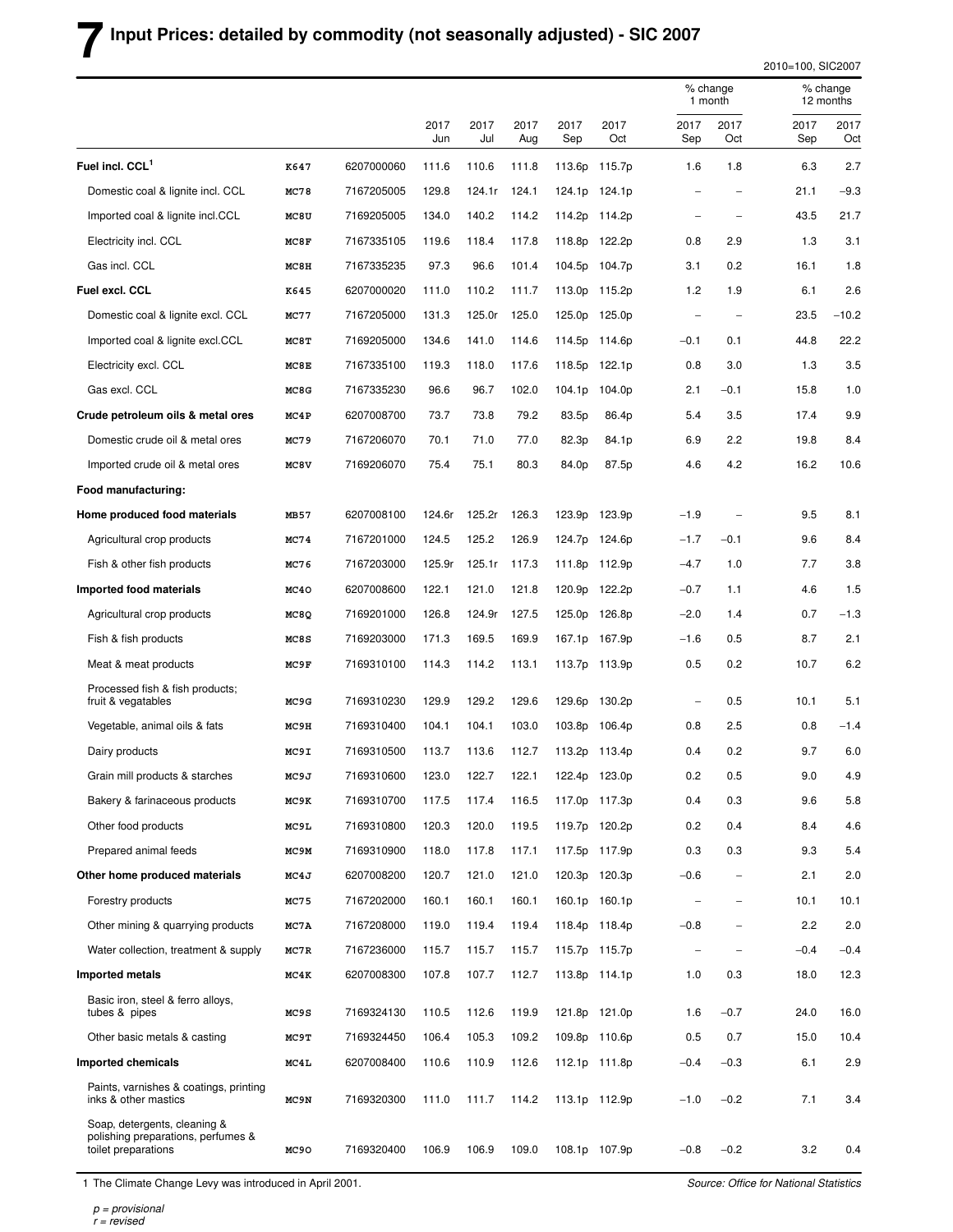#### **Input Prices: detailed by commodity (not seasonally adjusted) - SIC 2007**

continued

2010=100, SIC2007 % change % change<br>1 month 12 months 12 months 2017 2017 2017 2017 2017 2017 2017 2017 2017 Jun Jul Aug Sep Oct Sep Oct Sep Oct Other chemical products **MC9P** 7169320500 111.0 110.9 112.1 111.4p 111.4p −0.6 − 5.4 2.9 Industrial gases, inorganic chemicals, fertilisers & nitrogen compounds **MCA3** 7169420910 109.6 109.8 113.2 113.1p 112.7p −0.1 −0.4 8.9 4.5 Petrochemicals & man made fibres **MCA4** 7169420920 110.5 110.7 112.4 111.9p 111.7p −0.4 −0.2 7.9 4.8 Dyes & pigments; pesticides & other agro-chemical products **MCA5** 7169420930 100.9 101.0 103.3 102.8p 102.7p −0.5 −0.1 −13.8 −17.0 Basic pharmaceutical products & phar maceutical preparations **MC97** 7169221000 99.6 99.8 100.6 99.9p 99.8p −0.7 −0.1 2.7 0.8 Rubber & plastic products **MC98** 7169222000 116.0 116.7r 117.7 116.8p 116.8p −0.8 − 3.3 1.4 **Other imported parts & equipment MC4N** 6207008520 107.1 106.8 107.8 105.9p 106.4p −1.8 0.5 3.6 0.3 Computer, electronic & optical products **MC99** 7169226000 129.3 128.1 128.7 125.6p 126.1p −2.4 0.4 2.1 −1.5 Electrical equipment **MC9A** 7169227000 114.0 113.5r 115.2 113.9p 113.6p −1.1 −0.3 3.5 −0.4 Machinery & equipment n.e.c **MC9B** 7169228000 115.2 115.2 116.9 115.1p −1.5 − 3.8 −0.3 Motor vehicles, trailers & semi-trailers **MC9C** 7169229000 92.9 93.1 93.0 90.3p 92.1p −2.9 2.0 6.1 4.4 Weapons & ammunition **MC9U** 7169325400 88.4 88.2 89.7 88.7p 88.8p −1.1 0.1 3.9 Fabr icated metal products **MC9V** 7169325990 86.8 86.7 88.2 87.2p 87.1p −1.1 −0.1 3.7 −0.5 Ships & boats **MC9W** 7169330100 112.8 112.9 113.2 113.0p 115.4p −0.2 2.1 5.8 6.5 Aircraft, spacecraft & related machinery **MC9X** 7169330300 106.2 106.7 106.9 106.7p 107.4p −0.2 0.7 1.2 −0.8 Other transport equipment **MC9Y** 7169330990 107.7 108.9 109.2 109.0p 110.4p −0.2 1.3 4.5 3.6 **Other imports MC4M** 6207008510 118.6r 118.5 119.6 118.4p 119.0p −1.0 0.5 3.8 0.9 Forestry products **MC8R** 7169202000 114.4 116.7 116.0 114.0p 118.6p −1.7 4.0 −1.0 −3.2 Other mining & quarrying products **MC8W** 7169208000 143.9 141.5 142.3 138.6p 139.5p −2.6 0.6 −0.9 −6.2 Tobacco products **MC8X** 7169212000 100.9 101.9 104.8 102.8p 102.8p −1.9 − 2.9 −1.1 Te xtiles **MC8Y** 7169213000 123.0 123.0 124.3 122.5p 122.6p −1.4 0.1 3.7 −0.6 Wearing apparel **MC8Z** 7169214000 119.4 120.2 123.4 121.0p 122.4p −1.9 1.2 −0.3 −0.9 Leather & related leather products **MC92** 7169215000 121.3 120.9 127.2 125.8p 126.1p −1.1 0.2 9.4 6.6 Wood & wooden products **MC93** 7169216000 110.8 110.9 111.8 111.4p 113.2p −0.4 1.6 5.9 3.9 Paper & paper products **MC94** 7169217000 106.4 106.8 106.8 108.4p 108.9p 1.5 0.5 6.0 5.6 Printing & recording services **MC95** 7169218000 106.6 106.5 106.9 106.7p 107.0p −0.2 0.3 2.2 −2.1 Coke & refined petroleum products **MC96** 7169219000 152.5r 152.1r 155.5 150.2p 150.4p −3.4 0.1 4.0 −1.3 Fur niture **MC9D** 7169231000 63.7 63.8 64.2 63.8p 66.2p −0.6 3.8 4.9 6.9 Glass, refractory, clay other porcelain, ceramic stone & abrasive products **MC9R** 7169323990 112.4 113.0 114.4 113.4p 113.3p −0.9 −0.1 3.5 0.4 Cement, lime, plaster & articles of concrete, cement & plaster **MC9Q** 7169323560 112.4 112.9 114.4 113.3p 113.2p −1.0 −0.1 3.5 0.4 Alcoholic beverages **MC9Z** 7169411016 113.0 113.8r 116.3 114.5p 114.3p −1.5 −0.2 1.8 −2.9 Soft drinks, mineral water & other bottled waters **MCA2** 7169411070 122.7 124.1r 127.4 125.4p 125.1p −1.6 −0.2 2.3 −2.6 Other manufactured goods n.e.c **MC9E** 7169232000 105.5r 105.1r 105.9 103.5p 103.1p −2.3 −0.4 −1.4 −4.2 **Impor ted materials** All imported materials - total (incl Crude Oil) **K64F** 6207008500 104.4 104.2 106.6 106.6p 107.6p − 0.9 7.7 4.0

1 The Climate Change Levy was introduced in April 2001.

 $p =$  provisional  $r =$  revised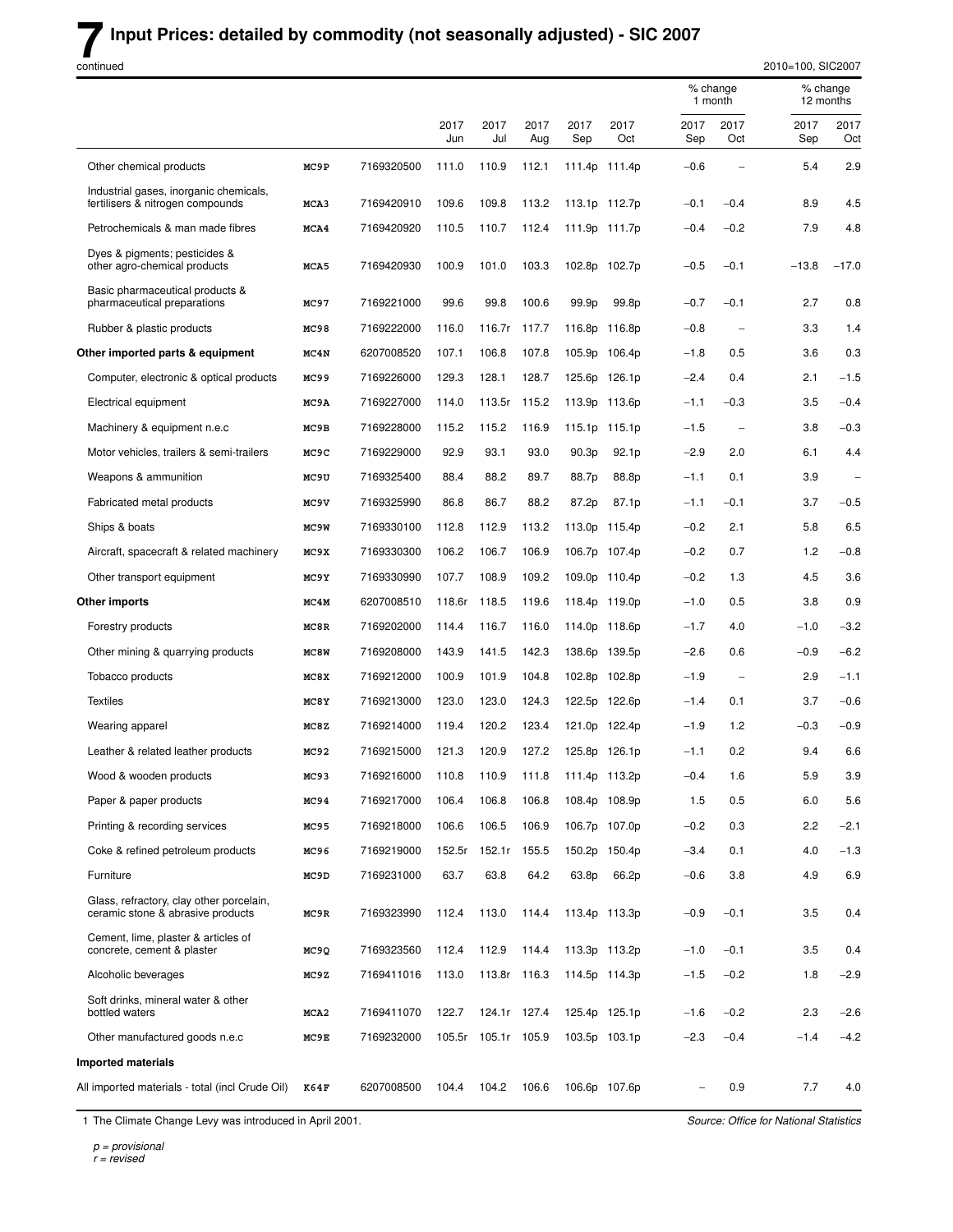# **8R Output Prices: revisions (not seasonally adjusted) - SIC 2007**

2010=100, SIC2007

|          |                          | Output of manufactured products |                          | All manufacturing excluding food, beverages, tobacco and<br>petroleum |                        |                          |  |  |
|----------|--------------------------|---------------------------------|--------------------------|-----------------------------------------------------------------------|------------------------|--------------------------|--|--|
|          |                          | percentage change over          |                          |                                                                       | percentage change over |                          |  |  |
|          | Index (2010=100)         | 1 month                         | 12 months                | Index (2010=100)                                                      | 1 month                | 12 months                |  |  |
|          | 7200700000               |                                 |                          | 7200799000                                                            |                        |                          |  |  |
|          | JVZ7                     |                                 |                          | K3BI                                                                  |                        |                          |  |  |
| 2014 Apr | $\overline{\phantom{a}}$ |                                 |                          | $\overline{\phantom{a}}$                                              |                        |                          |  |  |
| May      | $\overline{\phantom{a}}$ | $\overline{\phantom{a}}$        | $\overline{\phantom{0}}$ | $\overline{\phantom{0}}$                                              |                        |                          |  |  |
| Jun      | L.                       | L                               |                          |                                                                       |                        |                          |  |  |
| Jul      |                          |                                 |                          |                                                                       |                        |                          |  |  |
| Aug      |                          | $\overline{\phantom{0}}$        |                          |                                                                       |                        |                          |  |  |
| Sep      |                          | $\overline{\phantom{0}}$        |                          |                                                                       |                        |                          |  |  |
| Oct      |                          | $\overline{\phantom{0}}$        |                          |                                                                       |                        |                          |  |  |
| Nov      |                          | $\overline{\phantom{0}}$        |                          |                                                                       |                        |                          |  |  |
| Dec      |                          | $\overline{a}$                  |                          |                                                                       |                        |                          |  |  |
| 2015 Jan |                          |                                 |                          |                                                                       |                        |                          |  |  |
| Feb      |                          | L.                              |                          |                                                                       |                        |                          |  |  |
| Mar      |                          |                                 |                          |                                                                       |                        |                          |  |  |
| Apr      |                          | $\overline{\phantom{0}}$        |                          |                                                                       |                        |                          |  |  |
| May      |                          | $\overline{a}$                  |                          |                                                                       |                        |                          |  |  |
| Jun      |                          | $\overline{\phantom{0}}$        |                          |                                                                       |                        |                          |  |  |
| Jul      |                          |                                 |                          |                                                                       |                        |                          |  |  |
| Aug      |                          | $\overline{a}$                  |                          |                                                                       |                        |                          |  |  |
| Sep      |                          | $\overline{\phantom{0}}$        |                          |                                                                       |                        |                          |  |  |
| Oct      |                          | $\overline{\phantom{0}}$        |                          |                                                                       |                        |                          |  |  |
| Nov      | $\overline{\phantom{a}}$ | $\overline{\phantom{0}}$        |                          |                                                                       |                        |                          |  |  |
| Dec      |                          | $\overline{\phantom{0}}$        |                          |                                                                       |                        |                          |  |  |
| 2016 Jan |                          |                                 |                          |                                                                       |                        |                          |  |  |
| Feb      |                          | L.                              |                          |                                                                       |                        |                          |  |  |
| Mar      |                          | $\overline{\phantom{0}}$        |                          |                                                                       |                        |                          |  |  |
| Apr      |                          | $\overline{\phantom{0}}$        |                          |                                                                       |                        |                          |  |  |
| May      |                          | $\overline{\phantom{0}}$        |                          |                                                                       |                        |                          |  |  |
| Jun      |                          | L.                              |                          |                                                                       |                        |                          |  |  |
| Jul      |                          |                                 |                          |                                                                       |                        |                          |  |  |
| Aug      |                          |                                 |                          |                                                                       |                        |                          |  |  |
| Sep      |                          |                                 |                          |                                                                       |                        |                          |  |  |
| Oct      |                          | L                               |                          |                                                                       |                        |                          |  |  |
| Nov      |                          | $\overline{a}$                  |                          |                                                                       |                        |                          |  |  |
| Dec      |                          | $\overline{\phantom{0}}$        |                          |                                                                       |                        |                          |  |  |
| 2017 Jan |                          |                                 |                          |                                                                       |                        |                          |  |  |
| Feb      |                          | ۳                               |                          |                                                                       |                        |                          |  |  |
| Mar      |                          | $\overline{\phantom{0}}$        |                          |                                                                       |                        |                          |  |  |
| Apr      |                          | $\overline{\phantom{0}}$        |                          |                                                                       |                        |                          |  |  |
| May      | ۰                        | $\overline{\phantom{0}}$        |                          |                                                                       |                        |                          |  |  |
| Jun      | ۰                        | ۳                               | -                        |                                                                       |                        |                          |  |  |
| Jul      | 0.1                      | 0.1                             | 0.1                      | $\overline{\phantom{0}}$                                              |                        |                          |  |  |
| Aug      |                          | $-0.1$                          |                          | 0.1                                                                   | 0.1                    | 0.1                      |  |  |
| Sep      | $\overline{\phantom{0}}$ | $\overline{\phantom{0}}$        | $\overline{\phantom{0}}$ | $\overline{\phantom{0}}$                                              | $-0.1$                 | $\overline{\phantom{0}}$ |  |  |
| Oct      | $\ddotsc$                | $\ldots$                        | $\ddotsc$                | $\cdot$                                                               | $\ddotsc$              | ä,                       |  |  |
|          |                          |                                 |                          |                                                                       |                        |                          |  |  |

Please see Statistical Bulletin section entitled 'Revisions' for further information.